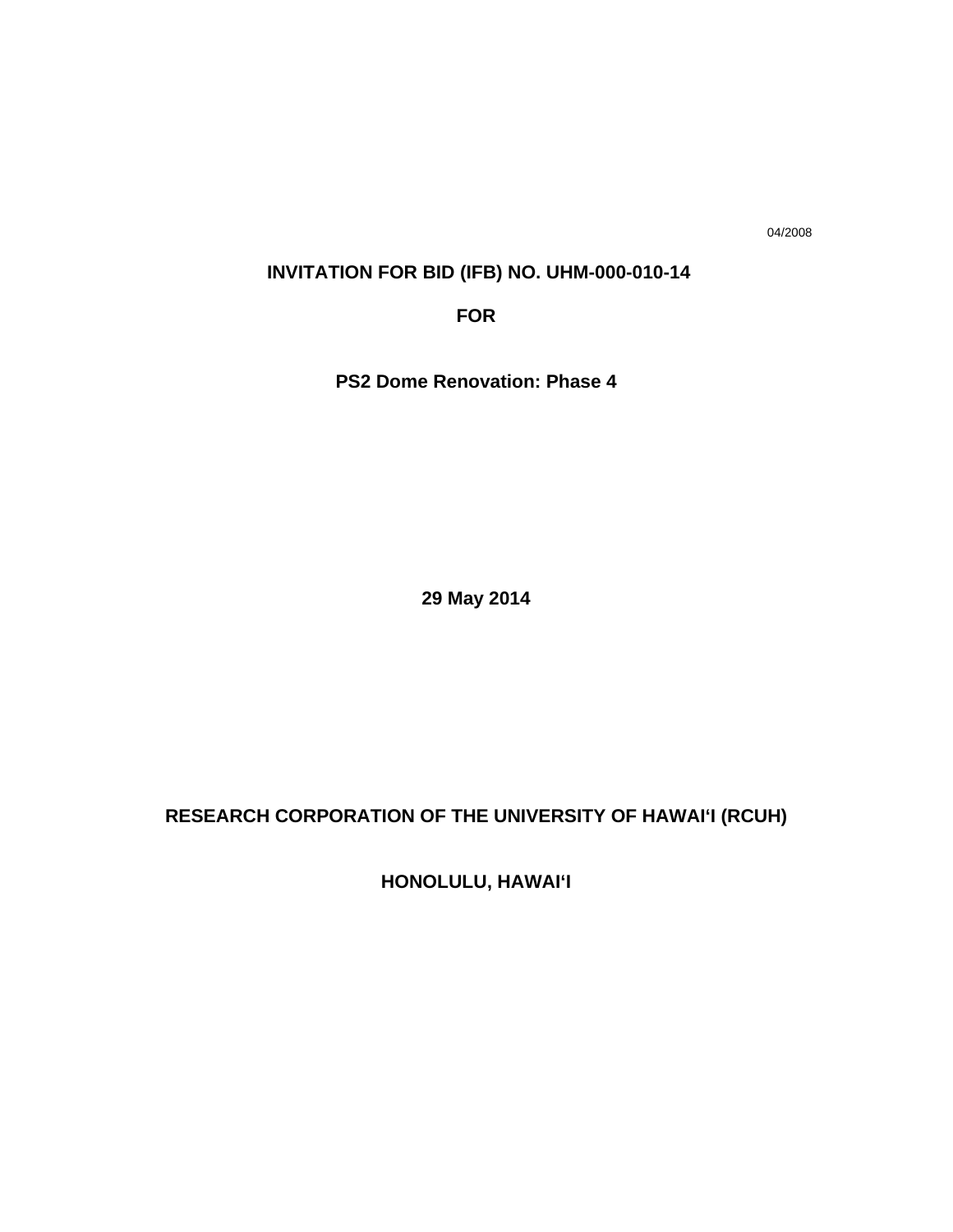## TABLE OF CONTENTS

| UHM-000-010-14: PS2 Dome Renovation: Phase 4                                                                                                |          |
|---------------------------------------------------------------------------------------------------------------------------------------------|----------|
|                                                                                                                                             | Page No. |
|                                                                                                                                             |          |
|                                                                                                                                             |          |
| (Includes Listing of Subcontractors, Surety Bid Bond Form,<br>Certification for Tax Clearance, Performance and Labor & Material Bond Forms) |          |
|                                                                                                                                             |          |
|                                                                                                                                             |          |
|                                                                                                                                             |          |
|                                                                                                                                             |          |
|                                                                                                                                             |          |
| RCUH Project-Contractor Special Provisions (Attachment 4) Special Provisions 1-4                                                            |          |

## **IT IS THE RESPONSIBILITY OF ALL BIDDERS TO CHECK THE TABLE OF CONTENTS TO CONFIRM THAT ALL PAGES LISTED THEREIN ARE CONTAINED IN THEIR BID PACKAGE. BIDDERS MUST SUBMIT THE FULLY COMPLETED BID FORM ALONG WITH THEIR BID BOND BY THE DUE DATE.**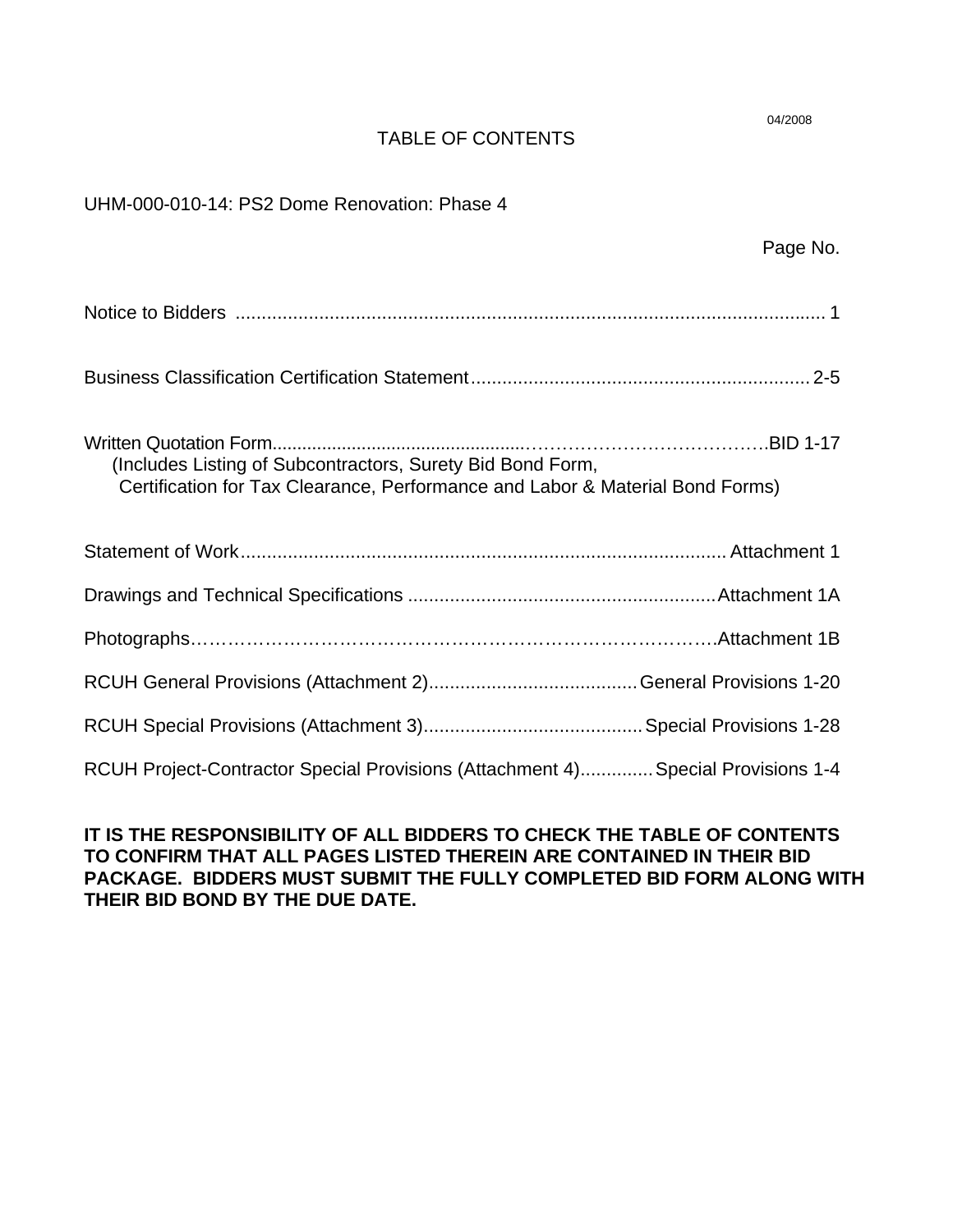## NOTICE TO BIDDERS

 WRITTEN QUOTATION FORMS for RCUH Project No. UHM-000-010-14: PS2 Dome Renovation: Phase 4 with plans, are included as part of the Bid Package on CD-ROM, but also will be available from the address:

UHM-000-010-14 Facilities Management Office University of Hawaii at Manoa Portable Building, Room A5 2002 East-West Road Honolulu, HI 96822

**Bids must be received by email at the email address alantaru@hawaii.edu no later than June 9, 2014, 5 PM HST. To be eligible to bid, bidders must possess a valid State of Hawai'i C-52 contractor's license.** 

Project is intended to be awarded on or about June 13, 2014 .

Quotations received after the due time and date(s) fixed above will not be considered.

Direct all questions to Mr. Alan Tarumoto, alantaru@hawaii.edu

All questions submitted by the bidders and their responses issued by the UHM Facilities Management Office, including amendments to this IFB, shall be communicated to all bidders via email.

Michael Hamnett, Executive Director Research Corporation of the University of Hawai'i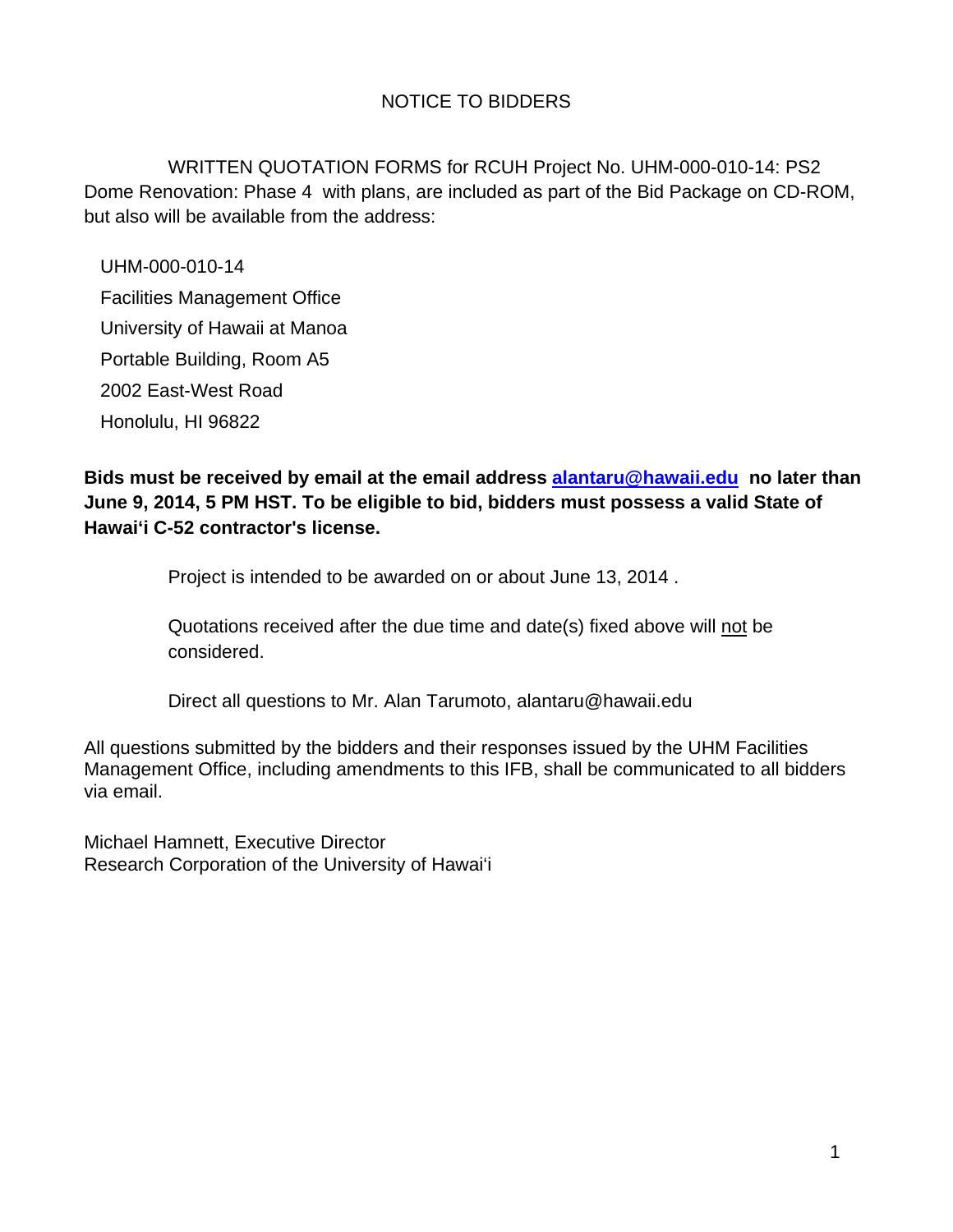### **BUSINESS CLASSIFICATION CERTIFICATION STATEMENT**

### **Vendors: Please complete the following information below. If you answer "No" to question No. 1, complete the certification portion and submit together with your bid document or quote.**

(Terms used are taken from the Small Business Administration Rules and Regulations and the Federal Acquisition Regulation [FAR].) (Reference Section A on the reverse side of this form for Category Descriptions.)

This is to certify that the company identified below:

- 1. IS a **small business** as defined in the Small Business Administration regulations (see reverse for size standards).
- **IS NOT** a small business as defined in the regulations. **(If you checked here, STOP, GO TO CERTIFICATION BELOW.)**
- 2. IS a **small disadvantaged business concern** and is identified, on the date of its representation, as a certified small disadvantaged business in the database maintained by the Small Business Administration (PRO-NET).
- 3. IS a **women-owned small business** concern of which at least 51% is owned, controlled, and managed by one or more women; or in the case of any publicly owned business, at least 51 percent of the stock of which is owned by one or more women.
- 4. IS a **HUBZone small business concern** that appears on the List of Qualified HUBZone Small Business Concerns maintained by the Small Business Administration.
- 5. IS a **veteran-owned small business concern** of which not less than 51 percent is owned, controlled and managed by one or more veterans; or in the case of any publicly owned business, at least 51 percent of the stock of which is owned by one or more veterans.
- 6. IS a **service-disabled veteran-owned small business concern** of which not less than 51 percent is owned, controlled and managed by one or more servicedisabled veterans, or in the case of any publicly owned business, not less than 51 percent of the stock of which is owned by one or more service-disabled veterans as defined in 38 U.S.C. 101(16).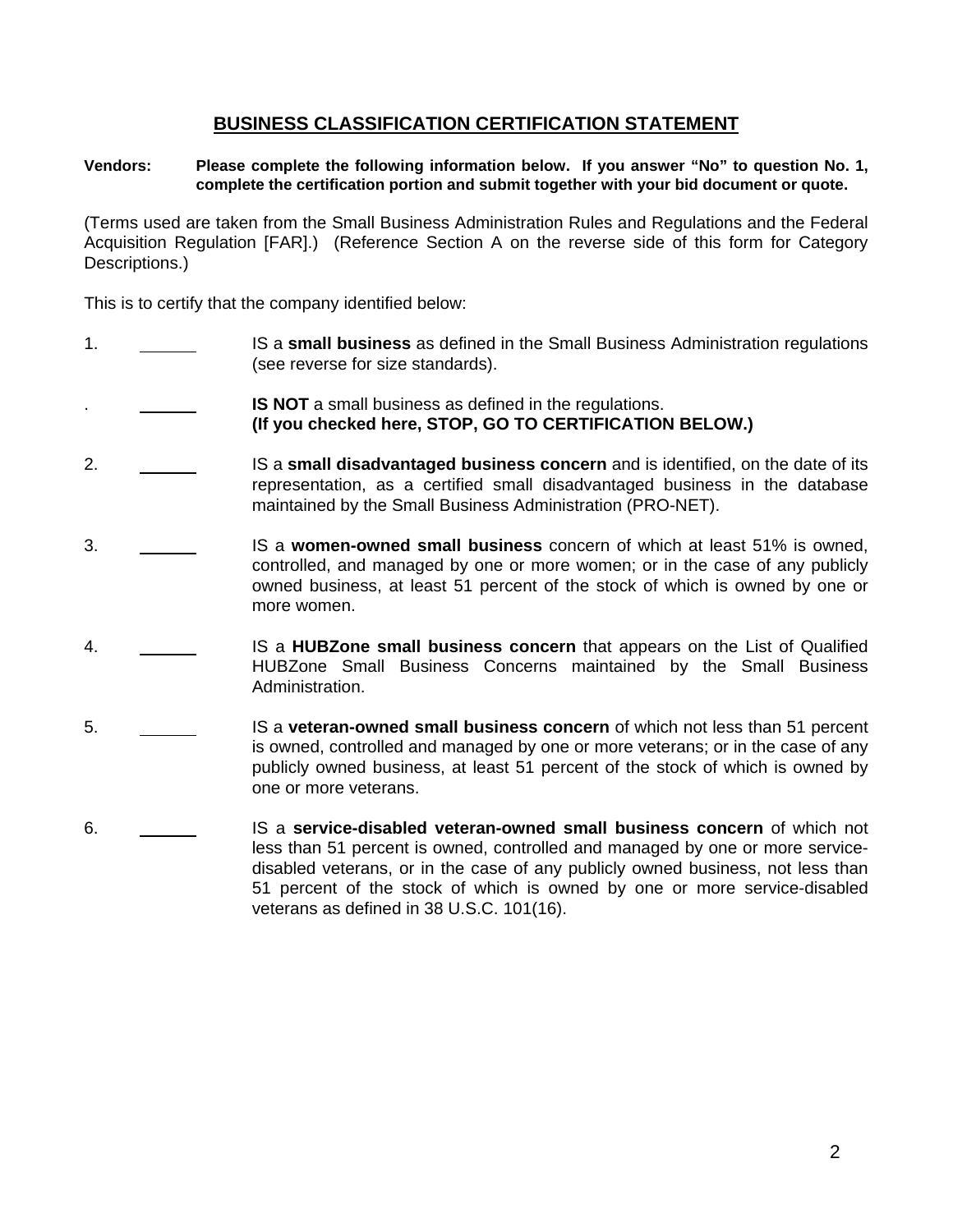### **CERTIFICATION**:

I hereby certify the information supplied herein to be true and correct.

| Company Name: Mannell Company Name:                              |                                                                                                                                                                                                                                                                     |
|------------------------------------------------------------------|---------------------------------------------------------------------------------------------------------------------------------------------------------------------------------------------------------------------------------------------------------------------|
|                                                                  | Signature of Company Officer                                                                                                                                                                                                                                        |
|                                                                  |                                                                                                                                                                                                                                                                     |
| Company Address:<br><u> 1980 - Jan Samuel Barbara, martin di</u> | <b>Print Name:</b> Name:<br>Title: The Contract of the Contract of the Contract of the Contract of the Contract of the Contract of the Contract of the Contract of the Contract of the Contract of the Contract of the Contract of the Contract of the Con<br>Date: |

Any misrepresentation shall be subject to the provisions stated in item B on the reverse side.

\* North American Industry Classification System (NAICS)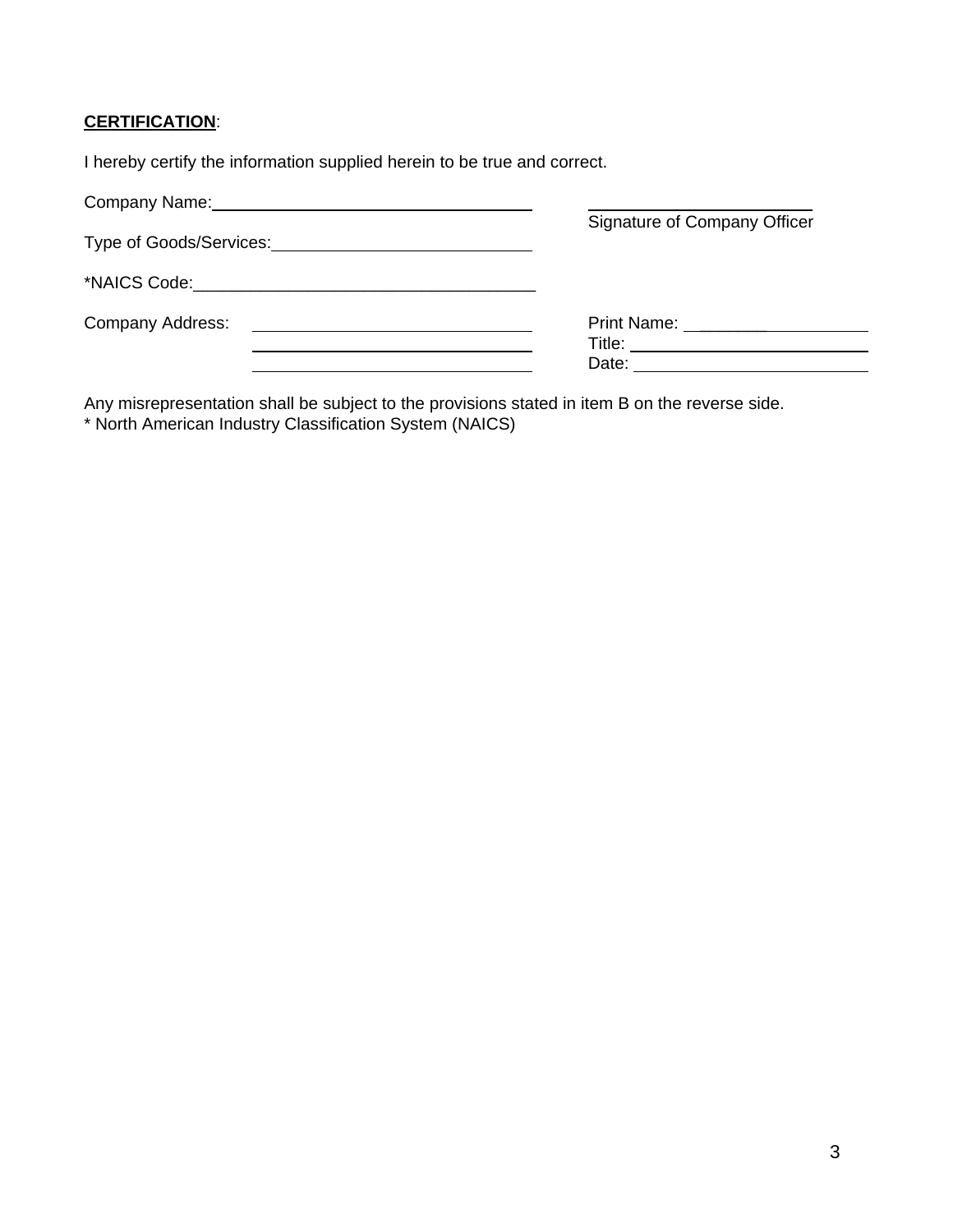A. "SMALL BUSINESS" SIZE STANDARDS FOR FEDERAL SUB-CONTRACTORS. Small business size is determined by the primary NAICS Code. See Title 13 CFR, Part 121 to determine your NAICS Code and the threshold for determining small business (revised as of January 1, 2004).

A "small business" is a concern including its affiliates, which is independently owned and operated. It is not dominant in the field of operations in which it is selling goods and services to a federal contractor. It meets the following size criteria for its particular industry:

- 1. CONSTRUCTION TRADES "Small" if average annual receipts for preceding 3 years do not exceed \$12 million.
- 2. CONSTRUCTION, GENERAL CONTRACTORS "Small" if average annual receipts for preceding 3 years do not exceed \$28.5 million.
- 3. MANUFACTURING "Small" if 500 employees or less, except for some specific products which will increase the complement of employees to 750 to 1,000, respectively.
- 4. TRANSPORTATION "Small" if average annual receipts for preceding 3 years do not exceed the amount shown for specific services:

 \$21.5 million – general freight trucking, local. \$3 million – travel agencies

- 5. WHOLESALE TRADE, DURABLE AND NON-DURABLE GOODS "Small" if 100 employees or less.
- 6. RETAIL TRADE "Small" if average annual receipts for preceding 3 years do not exceed the amount shown for specific products:

\$5 million – lumber and building materials, paints, hardware.

- 7. SERVICES "Small" if average annual receipts for preceding 3 years do not exceed the amount shown for specific services:
	- a. \$21 million computer systems design services, custom computer programming services.
	- b. \$10.5 million refuse collection, protective guard services.
	- c. \$14 million janitorial services.
	- d. \$21.5 million passenger car rental.
	- e. \$21.0 million office Machinery and equipment rental & leasing.
	- f. \$6 million general automobile repair, refrigeration & air conditioning.
- 8. ALL OTHER TYPES OF BUSINESS "Small" if 500 employees or less.

Where firm sizes are determined by annual receipts, and the concern is less than 3 complete fiscal years old, its total receipts means for the period it has been in business, divided by the number of weeks, including fractions of a week, and multiplied by 52.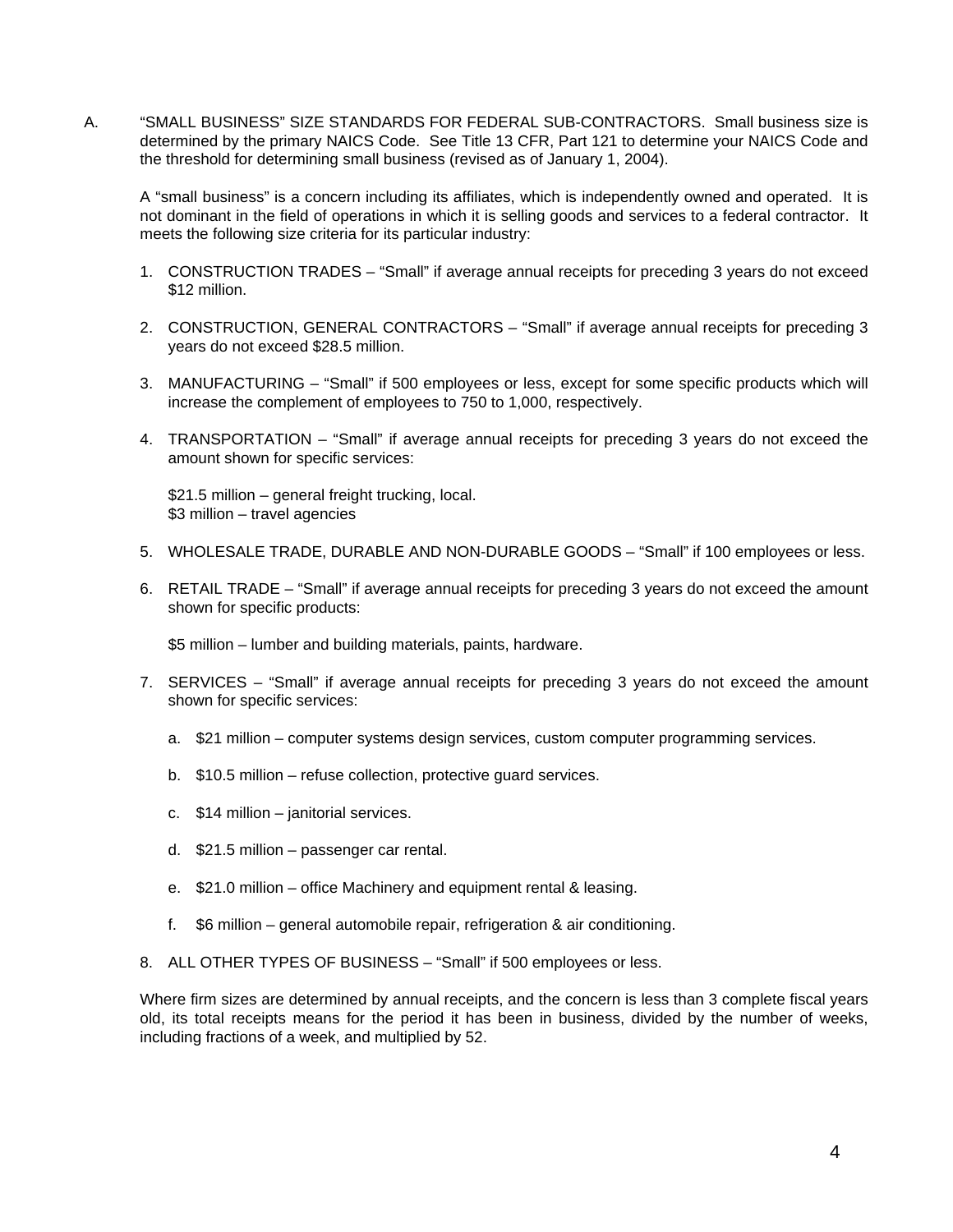- B. Notice. Under 15 U.S.C. 645(d), any person who misrepresents a firm's status as a small, small disadvantaged or women-owned small business concern in order to obtain a contract to be awarded under the preference programs established pursuant to sections 8(a), 8(d), 9, or 15 of the Small Business Act or any other provision of Federal law that specifically references section 8(d) for a definition of program eligibility, shall:
	- 1. Be punished by imposition of fine, imprisonment, or both;
	- 2. Be subject to administrative remedies including suspension and debarment; and
	- 3. Be ineligible for participation in a program conducted under the authority of the Act.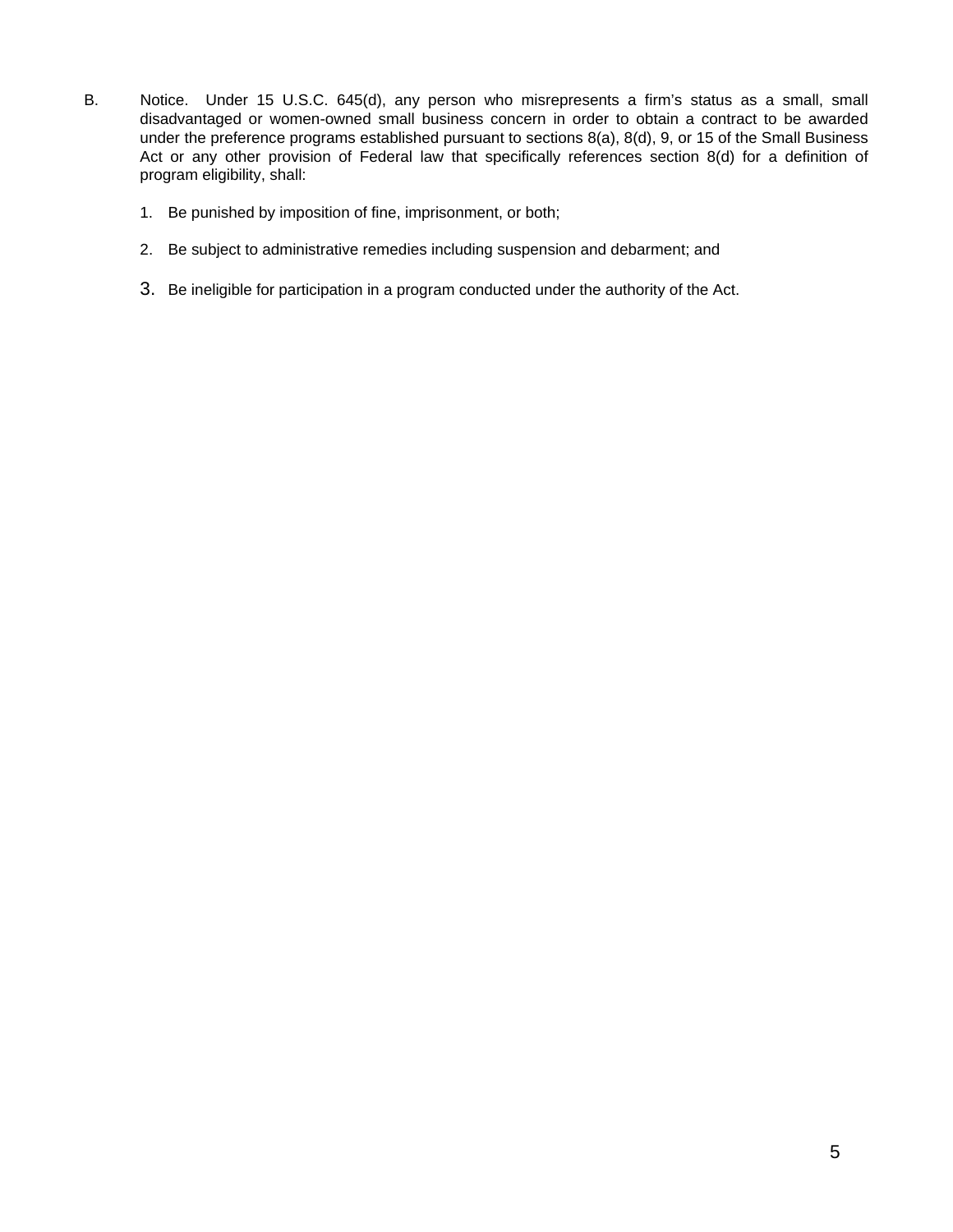### WRITTEN QUOTATION FORM

FOR

PS2 Dome Renovation: Phase 4

Mr. Alan Tarumoto Facilities Management Office University of Hawaii at Manoa Portable Building, Room A5 2002 East-West Road Honolulu, HI 96822

To Mr. Alan Tarumoto:

### **BASIC BID:**

 The undersigned has carefully examined the INVITATION FOR BID for UHM-000- 010-14: PS2 Dome Renovation: Phase 4 HVAC Upgrade Package including Attachments 1 through 4, Drawings (11 sheets, labeled as Attachment 1A and some representative photographs labeled as Attachment 1B), and offers to furnish all labor, materials, tools, and equipment necessary to complete all work as specified, in strict accordance with the true intent and meaning of the plans and Invitation for Bid and shall complete all work within 54 consecutive calendar days from the date designated in the Notice to Proceed

For the sum of \_\_\_\_\_\_\_\_\_\_\_\_\_\_\_\_\_\_\_\_\_\_\_\_\_\_\_\_\_\_\_\_\_\_\_\_\_\_\_\_\_\_\_\_\_\_\_\_\_\_\_\_\_\_

\_\_\_\_\_\_\_\_\_\_\_\_\_\_\_\_\_\_\_\_\_\_\_\_\_\_\_\_\_\_\_\_\_\_\_\_\_\_ DOLLARS (\$\_\_\_\_\_\_\_\_\_\_\_\_\_\_\_\_\_\_\_),

including all material and non-material costs, labor costs, equipment costs, foreign taxes, transportation costs, vehicle costs, air freight costs, shipping costs, supply costs, mobilization costs, insurance premiums, warranty costs, administrative support costs, rental costs, overhead costs, building and special permit fees, utilities service fees, expediting fees and all applicable taxes (Federal and State).

TO BE ELIGIBLE TO BID, BIDDERS MUST POSSESS A VALID STATE OF HAWAI'I CONTRACTOR'S LICENSE **C-52**. IN ADDITION, BIDDERS MUST LIST ALL SUBCONTRACTORS INCLUDING THOSE WHO POSSESS SPECIALTY CONTRACTOR LICENSES.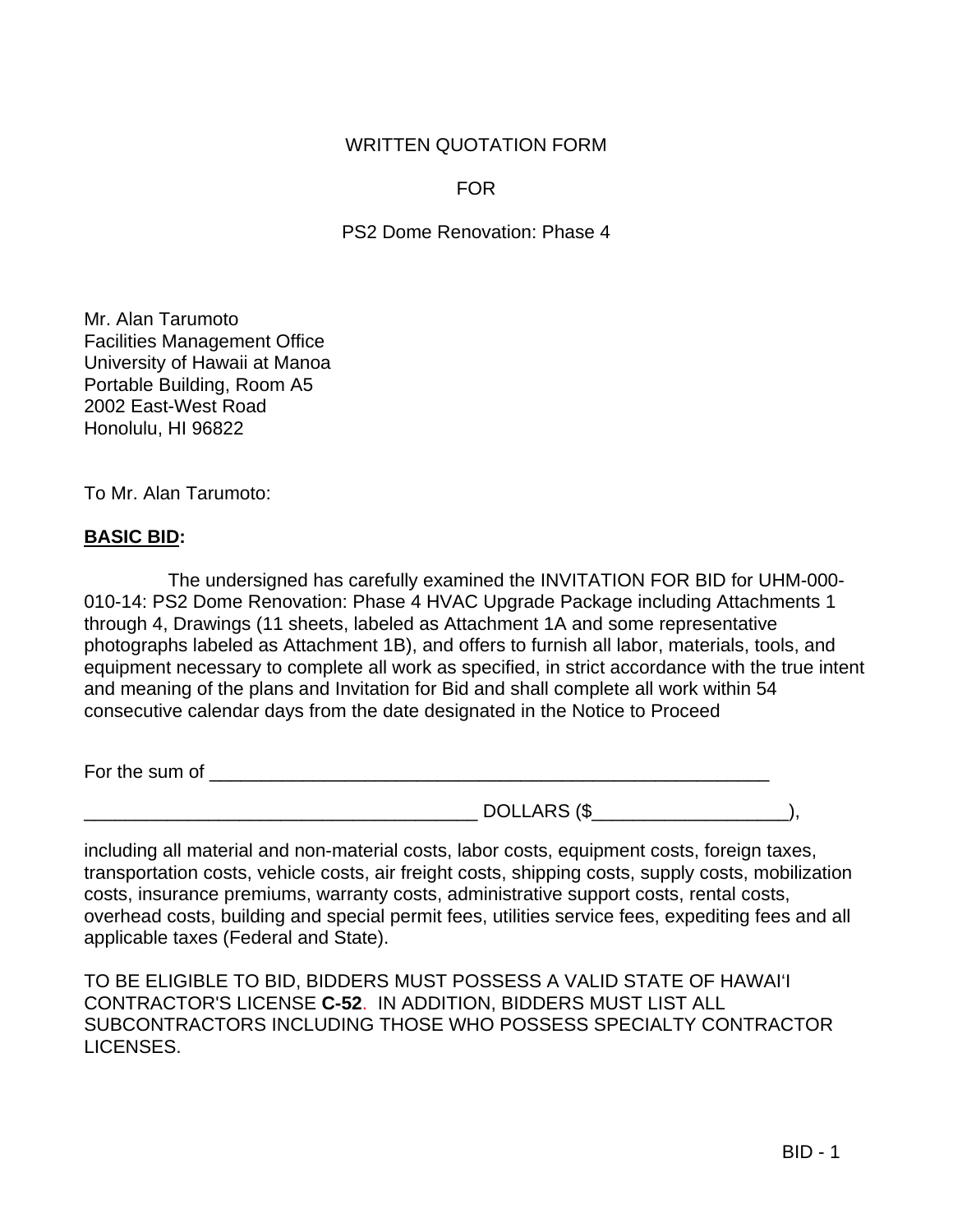### THE BIDDER SHALL BE SOLELY RESPONSIBLE FOR ENSURING THAT ALL THE SPECIALTY LICENSES REQUIRED TO PERFORM THE WORK ARE COVERED IN ITS BID, AND THAT ALL SUBCONTRACTORS ARE LISTED. **FAILURE TO LIST ALL REQUIRED SUBCONTRACTORS MAY BE GROUNDS FOR DISQUALIFICATION.**

### SITE VISIT(S)

Bidders shall arrange for an appointment by contacting the Technical Representative, Mr. Alan Tarumoto through email to alantaru@hawaii.edu.

### TAX CLEARANCE FOR CONTRACTS

In accordance with Section 103-53, HRS, bidders shall submit with their bid packages, original or certified tax clearances from the State of Hawai'i Department of Taxation and the Internal Revenue Service. In the event bidders are unable to obtain a tax clearance in time to include it with their bid packages, bidders may submit a completed OPPRM Form 128, CERTIFICATION FOR TAX CLEARANCE, in lieu of the DOTAX Form A-6. However, an original tax clearance must be provided before contract award. Failure to provide the required tax clearance at the time of contract award will result in forfeiture of the bid bond. Tax clearances obtained shall certify that all tax returns due have been filed, and all taxes, interest, and penalties levied or accrued under the provisions of Title 14 that are administered by the State of Hawai'i Department of Taxation and under the Internal Revenue Code against the bidder, have been paid. This shall apply to all contracts, whether with Hawai'i bidders, out-of-state bidders, or nonprofit organizations.

This shall not apply to bidders if the State of Hawai'i Department of Taxation certifies that the bidder is in good standing under a plan in which delinquent taxes are being paid to the State of Hawai'i Department of Taxation (and the Internal Revenue Service, if applicable) in installments.

Offers that are not accompanied by original or certified tax clearances, may be considered as non-responsive and may be rejected.

Any questions pertaining to tax clearances may be addressed to the following:

- a. Internal Revenue Service, Compliance Division LTC 300 Ala Moana Boulevard, #50089 Honolulu, Hawai'i 96850-4922 Telephone No.: (808) 541-1160
- b. Department of Taxation State of Hawai'i Oahu District Office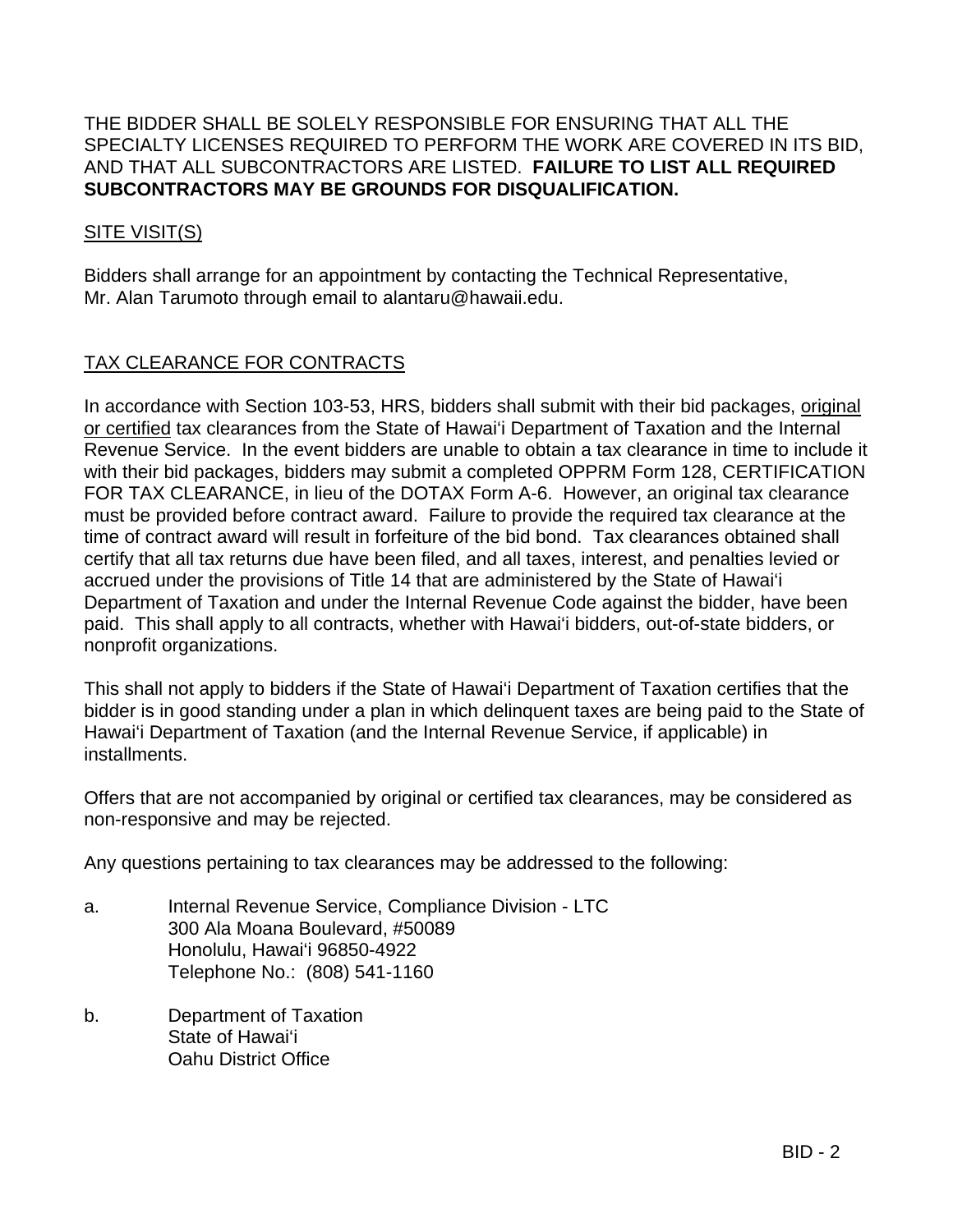P.O. Box 259 Honolulu, Hawai'i 96808-0259 Telephone No.: (808) 587-4242 Toll-Free: 1-800-222-3229

### INTERPRETATION OF PLANS AND SPECIFICATIONS

Bidders are cautioned to review the Plans and Technical Specifications carefully and thoroughly. **In instances where conflicts occur within the Plans and/or between the Plans and Technical Specifications and/or within the Technical Specifications, the more stringent requirement(s) shall be applied by the bidder when formulating its bid amount. Failure by the bidder to apply/adhere to the more stringent requirement(s) shall not constitute the basis for price adjustment(s).** Objections to or requests for clarification of the Plans and/or Technical Specifications shall be made in writing to the Technical Representative: Mr. Alan Tarumoto through email to alantaru@hawaii.edu, no later than TEN (10) calendar days prior to the scheduled bid due date. The submittal of a bid shall be considered as acceptance of the specifications as published. Protest concerning the technical specifications lodged after bid opening shall not be considered.

### PATENTED DEVICES, MATERIALS AND PROCESSES

If the Contractor is required or desires to use any design, device, material or process covered by letters of patent or copyright, the right for such use shall be procured by the Contractor from the patentee or owner. The Contractor and surety shall indemnify and save harmless the State and its Departments and Agencies, any affected third party, or political subdivision from any and all claims for infringement by reason of the use of any such patented design, device, material or process, or any trademark or copyright in connection with the work to be performed under the contract, shall indemnify the State and its Departments and Agencies for any costs, expenses and damages which it may be obliged to pay by reason of any such infringement at any time during the prosecution or after the completion of the work.

### BASIS FOR AWARD

The award of contract, if awarded, shall be made to the responsible bidder submitting the responsive bid with the lowest evaluated BASIC BID. In the event that all basic bids exceed the amount of funds announced as available for the project, the RCUH nevertheless reserves the right to make award to the bidder submitting the lowest responsive basic bid if additional funds are available or by reducing the scope of work through negotiation.

## NOTE TO BIDDERS

An acceptable bid must conform in all material respects to this INVITATION FOR BID (IFB). Any of the following may be grounds for disqualification: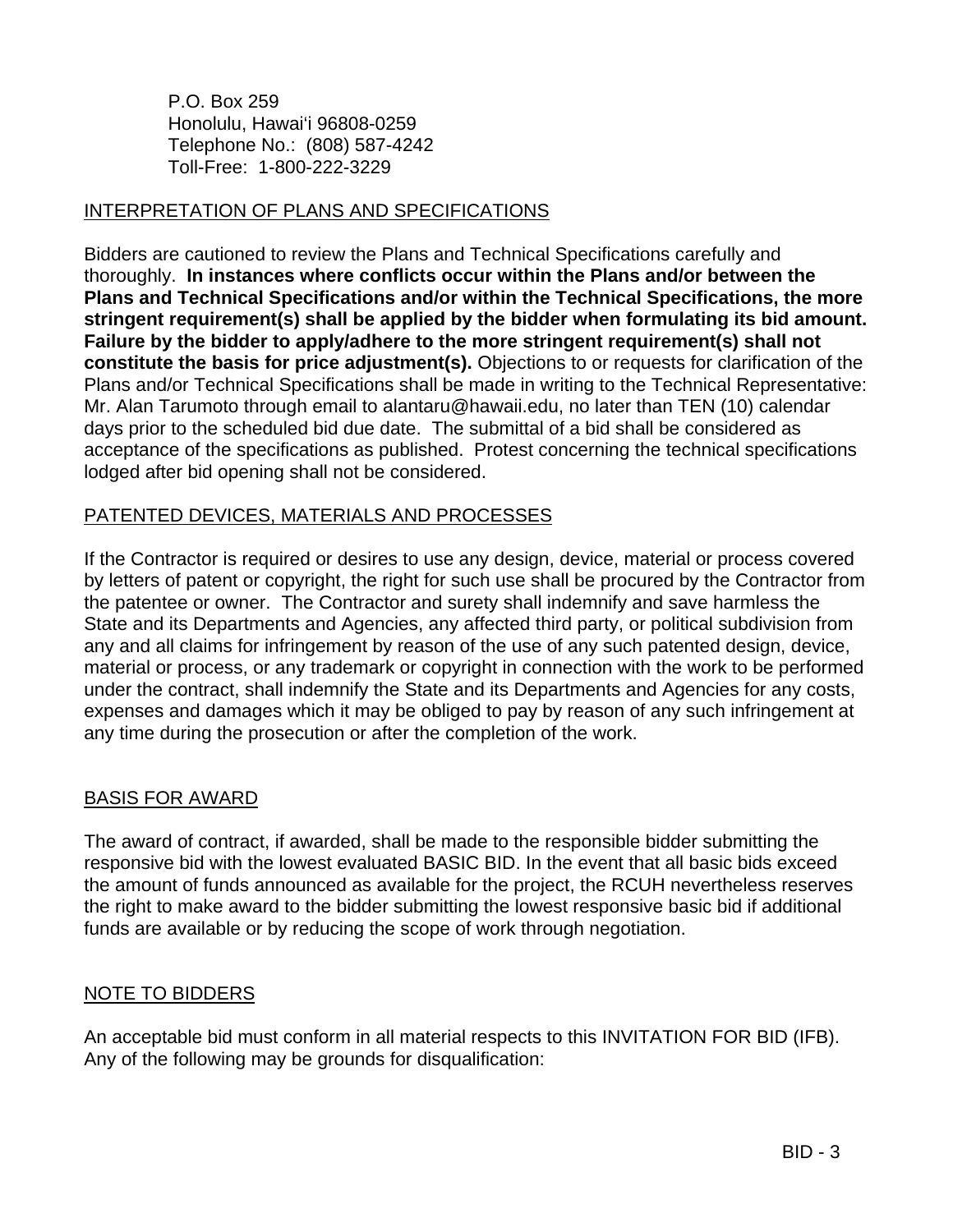- 1. Taking exception to any of the specifications terms or conditions contained in the IFB.
- 2. Placing conditions on the furnishing of solicited goods or services.
- 3. Inclusion of a quotation or order form containing additional specifications, terms or conditions.
- 4. Referencing external documents containing additional specifications, terms or conditions.
- 5. Evidence of collusion among bidders.
- 6. Lack of responsibility and cooperation as shown by past work such as failing to complete all of the requirements to close the project within a reasonable time or engaging in a pattern of unreasonable or frivolous claims for extra compensation.
- 7. More than one bid for the same project from an individual, firm partnership, corporation or joint venture under the same or different name.
- 8. Lack of responsibility, including, but not limited, to arrearages on existing contracts in litigation with the Research Corporation of the University of Hawai'i, University, State of Hawai'i, or defaults on a previous contract.
- 9. Being in arrears on existing contracts with the Research Corporation of the University of Hawai'i, University and State of Hawai'i, or having defaulted on a previous contract with the University or the State of Hawai'i.
- 10. Delivery of bids after the deadline.
- 11. Failure to follow directions and instructions in the invitation.
- 12. Failure to pay, or satisfactorily settle, all bills overdue for labor and materials of former contracts in force at the time of issuance of bid forms.
- 13. Debarment or suspension consistent with the provisions of Chapters 103D, 104 and 444, Hawai'i Revised Statutes, as amended, or federal statutes.

Bidders are advised that bids are evaluated as submitted and requests by bidders to delete conditions contained in their bids after bid opening cannot be considered.

Attention of the bidders is directed to the contract performance bond, contract payment bond and insurance requirements of this IFB which, should be carefully considered before submitting a bid. Failure to provide a contract performance bond and contract payment bond will result in forfeiture of your bid security and failure to comply with the insurance requirements will result in forfeiture of your bid security or your contract performance bond.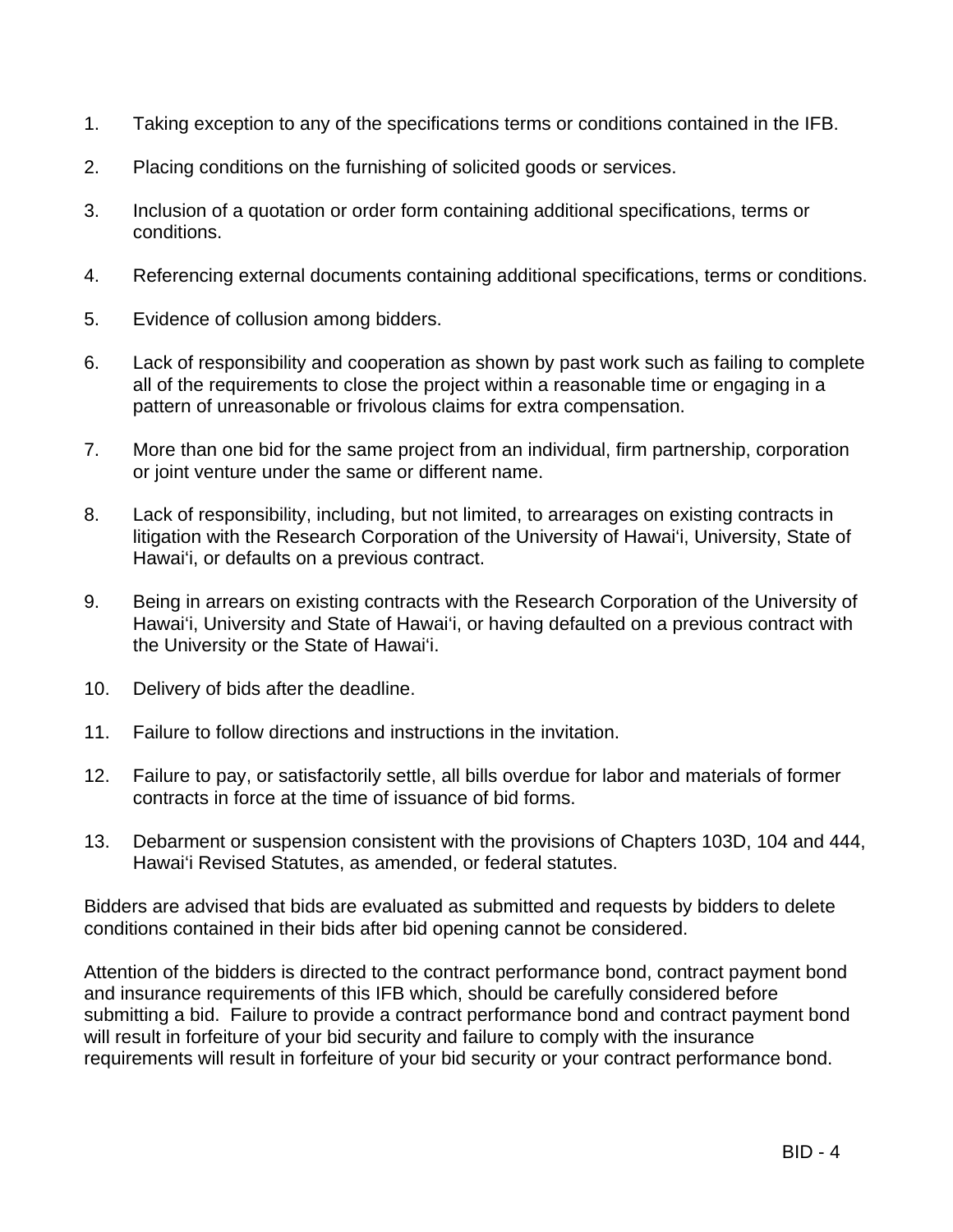### NOTICE TO BIDDERS

### **This is a federal funded contract subject to Davis-Bacon Act.**

Federal law (40 U.S.C. 276a to a-7) provides that laborers and mechanics employed on federal funded construction contracts exceeding \$2,000 shall be entitled to any increases in minimum wages specified in a wage determination made by the Secretary of the U.S. Department of Labor. It is the responsibility of the Contractor to ensure that their bids reflect payment of minimum wages pursuant to federal law and to keep current of all changes to the prevailing wage rates.

Wage determinations are issued periodically by the U.S. Department of Labor and can be viewed on the Internet at:

http://www.access.gpo.gov/davisbacon/hi.html

THE RCUH WILL NOT CONSIDER CHANGES TO THE MINIMUM WAGES AS A BASIS FOR AN INCREASE IN CONTRACT PRICE.

### TAX LIABILITY

Both out-of-state and Hawai'i bidders are advised that the amount bid on this solicitation is subject to the general excise tax imposed by Chapter 237, Hawai'i Revised Statutes (HRS) and, if tangible property is being imported into the State of Hawai'i for resale, the use tax (currently 1/2%) imposed by Chapter 238, HRS. (Refer to TAXES in the GENERAL PROVISIONS.) Bidders are therefore cautioned to consider such taxes in formulating their bids since no adjustments to the prices bid shall be allowed.

In the event that the undersigned is awarded this contract and its remittance address differs from the address shown on page BID - 9, please indicate remittance address below:

Street Address or P. O. Box

 $\frac{1}{\sqrt{2}}$  ,  $\frac{1}{\sqrt{2}}$  ,  $\frac{1}{\sqrt{2}}$  ,  $\frac{1}{\sqrt{2}}$  ,  $\frac{1}{\sqrt{2}}$  ,  $\frac{1}{\sqrt{2}}$  ,  $\frac{1}{\sqrt{2}}$  ,  $\frac{1}{\sqrt{2}}$  ,  $\frac{1}{\sqrt{2}}$  ,  $\frac{1}{\sqrt{2}}$  ,  $\frac{1}{\sqrt{2}}$  ,  $\frac{1}{\sqrt{2}}$  ,  $\frac{1}{\sqrt{2}}$  ,  $\frac{1}{\sqrt{2}}$  ,  $\frac{1}{\sqrt{2}}$ 

 $\frac{1}{\sqrt{2}}$  ,  $\frac{1}{\sqrt{2}}$  ,  $\frac{1}{\sqrt{2}}$  ,  $\frac{1}{\sqrt{2}}$  ,  $\frac{1}{\sqrt{2}}$  ,  $\frac{1}{\sqrt{2}}$  ,  $\frac{1}{\sqrt{2}}$  ,  $\frac{1}{\sqrt{2}}$  ,  $\frac{1}{\sqrt{2}}$  ,  $\frac{1}{\sqrt{2}}$  ,  $\frac{1}{\sqrt{2}}$  ,  $\frac{1}{\sqrt{2}}$  ,  $\frac{1}{\sqrt{2}}$  ,  $\frac{1}{\sqrt{2}}$  ,  $\frac{1}{\sqrt{2}}$ 

City **State Zip Code**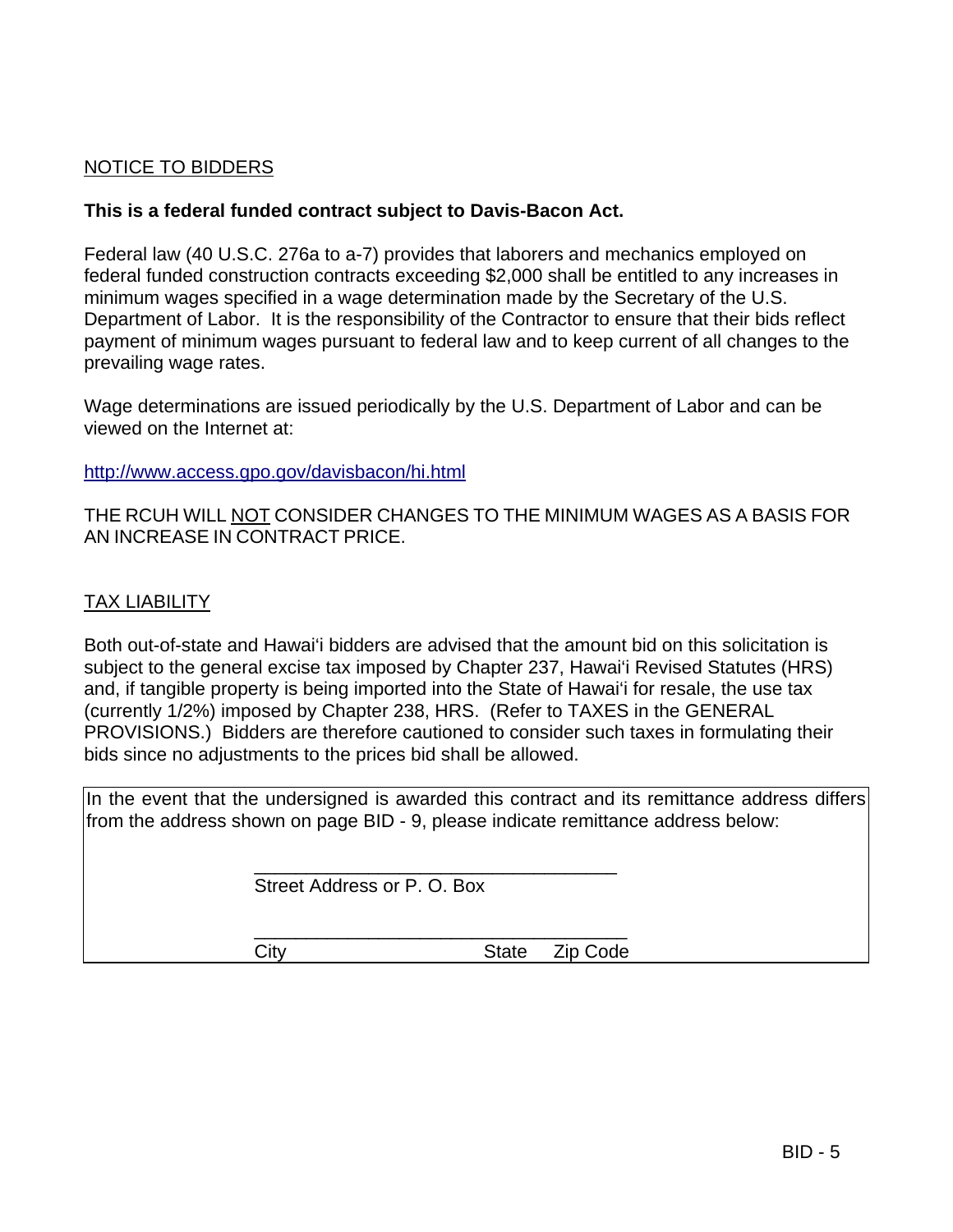#### **LISTING OF JOINT CONTRACTOR AND/OR SUBCONTRACTORS** (Page 1 of 2)

#### **The following information shall be submitted on this form by each bidder as a bid requirement.**

It is the sole responsibility of the bidder to review the requirements of this project and determine the appropriate specialty Contractor's licenses that are required to complete the project.

Each bidder shall include the name, license number and classification code of each person or firm to be engaged by the bidder as a joint contractor or subcontractor(s) for performance of this contract. Failure to provide correct names and active license numbers as registered with the Contractor's License Board may be grounds for rejection of the bid submitted. The bid shall also indicate the nature and scope of work to be performed by such joint contractor or subcontractor(s).

The bidder acknowledges that as a general contractor ('A' or 'B' license) the bidder is prohibited from undertaking any work solely or as part of a larger project, which would require the bidder ('A' or 'B' general contractor) to act as a specialty ('C' license) contractor in any area in which the bidder ('A' or 'B' general Contractor) has no specialty Contractor's license. The bidder ('A' or 'B' general Contractor) must have the appropriate 'C' specialty Contractor's licenses either obtained on its own, or obtained automatically under the rules and regulations of the Contractor's License Board, Department of Commerce and Consumer Affairs. **In the event a joint contractor or subcontractor is not to be used for specialty work and the specialty work will instead be performed using its own forces, the bidder shall so indicate on this form.** This list shall not be changed or altered without the written consent of the Procurement Officer.

| Name of Joint Contractor and/or   | *License Number and                           |                          |
|-----------------------------------|-----------------------------------------------|--------------------------|
| Subcontractor (s) (specify which) | <b>Classification Code</b>                    | Nature and Scope of Work |
|                                   |                                               |                          |
|                                   |                                               |                          |
|                                   |                                               |                          |
|                                   |                                               |                          |
|                                   |                                               |                          |
|                                   |                                               |                          |
|                                   |                                               |                          |
|                                   |                                               |                          |
|                                   |                                               |                          |
|                                   |                                               |                          |
|                                   |                                               |                          |
|                                   |                                               |                          |
|                                   |                                               |                          |
|                                   | Cortification Boquirod on Bago 2 of this form |                          |

#### **All bids which do not comply with this requirement may be rejected.**

**Certification Required on Page 2 of this form**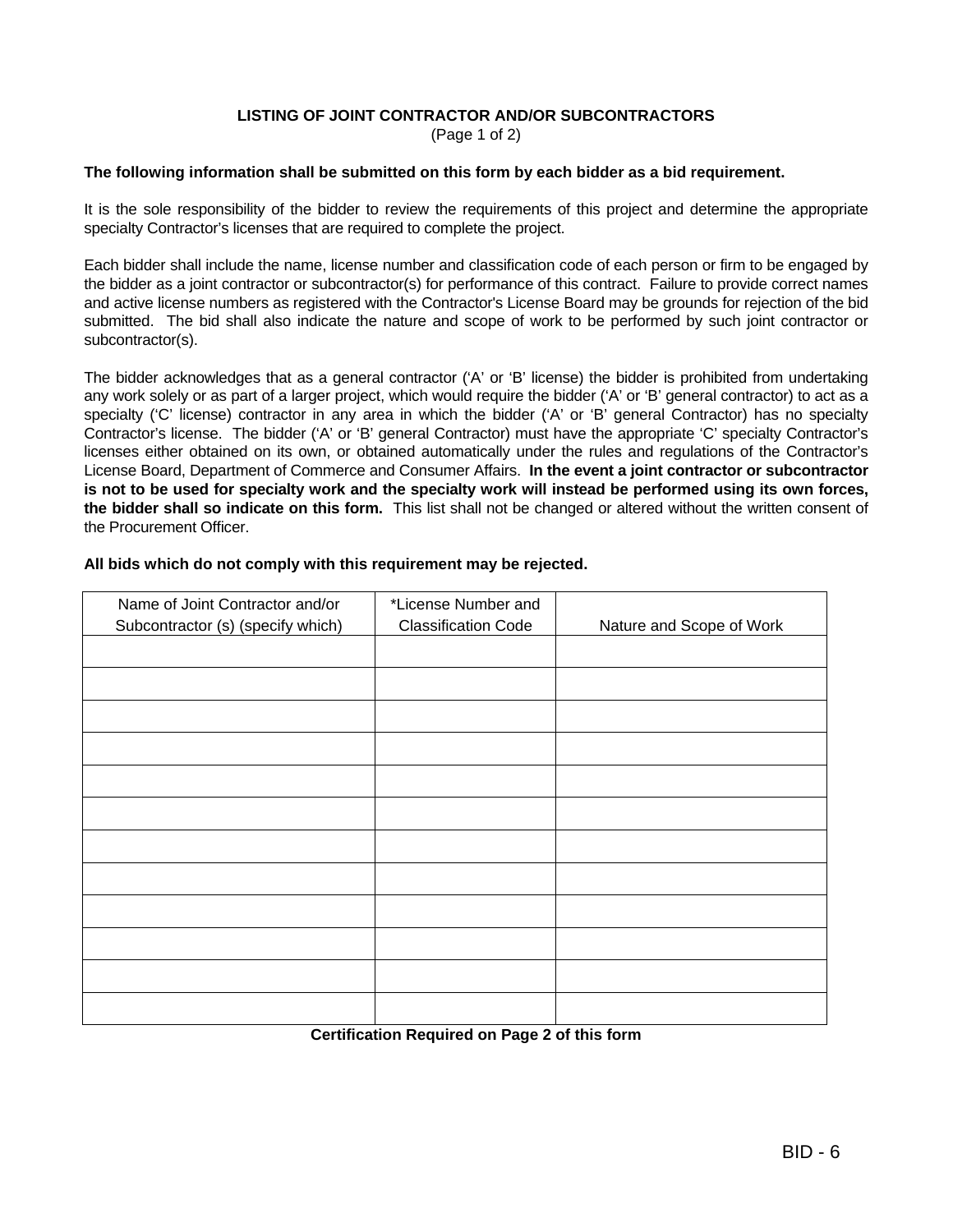### **LISTING OF JOINT CONTRACTOR AND/OR SUBCONTRACTORS** (Page 2 of 2)

| Name of Joint Contractor and/or<br>Subcontractor (s) (specify which) | *License Number and<br><b>Classification Code</b> | Nature and Scope of Work |
|----------------------------------------------------------------------|---------------------------------------------------|--------------------------|
|                                                                      |                                                   |                          |
|                                                                      |                                                   |                          |
|                                                                      |                                                   |                          |
|                                                                      |                                                   |                          |
|                                                                      |                                                   |                          |
|                                                                      |                                                   |                          |
|                                                                      |                                                   |                          |
|                                                                      |                                                   |                          |
|                                                                      |                                                   |                          |
|                                                                      |                                                   |                          |
|                                                                      |                                                   |                          |
|                                                                      |                                                   |                          |

The PRIME CONTRACTOR shall indicate its principal contractor's license number and classification code(s) it possesses.

\*License Number Classification Code(s)

\_\_\_\_\_\_\_\_\_\_\_\_\_\_\_\_\_\_\_\_\_\_\_\_\_\_\_\_ \_\_\_\_\_\_\_\_\_\_\_\_\_\_\_\_\_\_\_\_\_\_\_\_\_\_\_\_\_\_\_\_\_\_\_

The contractor hereby certifies that the above information is accurate and that the joint contractor/subcontractor(s) listed above meet all license or permit requirements for this contract.

By \_\_\_\_\_\_\_\_\_\_\_\_\_\_\_\_\_\_\_\_\_\_\_\_\_\_\_\_\_\_\_\_\_\_\_\_\_\_\_\_\_ \_\_\_\_\_\_\_\_\_\_\_\_\_\_\_\_\_\_\_\_\_\_\_\_\_\_\_\_\_

Name/Title: Date

\*License number in compliance with Chapter 444-9, HRS and the Rules and Regulations of the Contractors License Board, Department of Commerce and Consumer Affairs.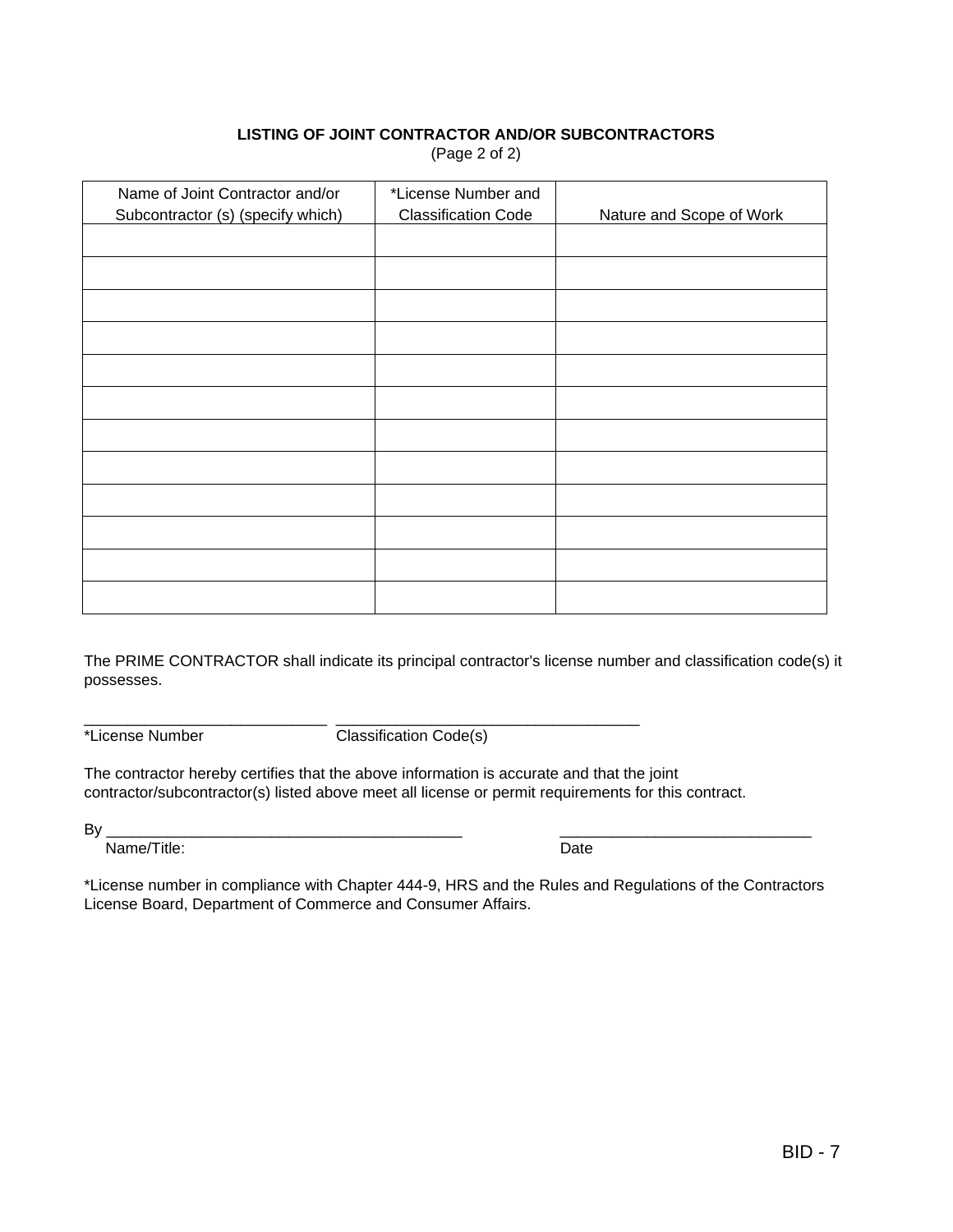### REQUIRED INFORMATION ON PERFORMANCE AND PAYMENT BONDS FOR CONTRACTS EXCEEDING \$25,000

In the event the bidder is awarded the contract for this IFB, it shall provide the following information relating to the Surety's **local** Attorney-in-Fact:

Name:

Company:

Address:

Telephone:

Facsimile:

## **FAILURE TO PROVIDE THE FOREGOING INFORMATION WITH ONE'S BID SUBMITTAL MAY BE GROUNDS FOR DISQUALIFICATION.**

## **NOTE:**

In the event the bidder intends on submitting Performance and Payment Bonds issued by a Surety located outside the State of Hawai'i (but which is authorized to transact business as a Surety in this State), such contract securities shall:

- 1. Be signed and/or countersigned by the Surety's local General Agent;
- 2. Identify an individual in the State of Hawai'i who is given full authority to act as Power of Attorney for the Surety; and
- 3. Have all countersignatures acknowledged by a Notary Public in the State of Hawai'i.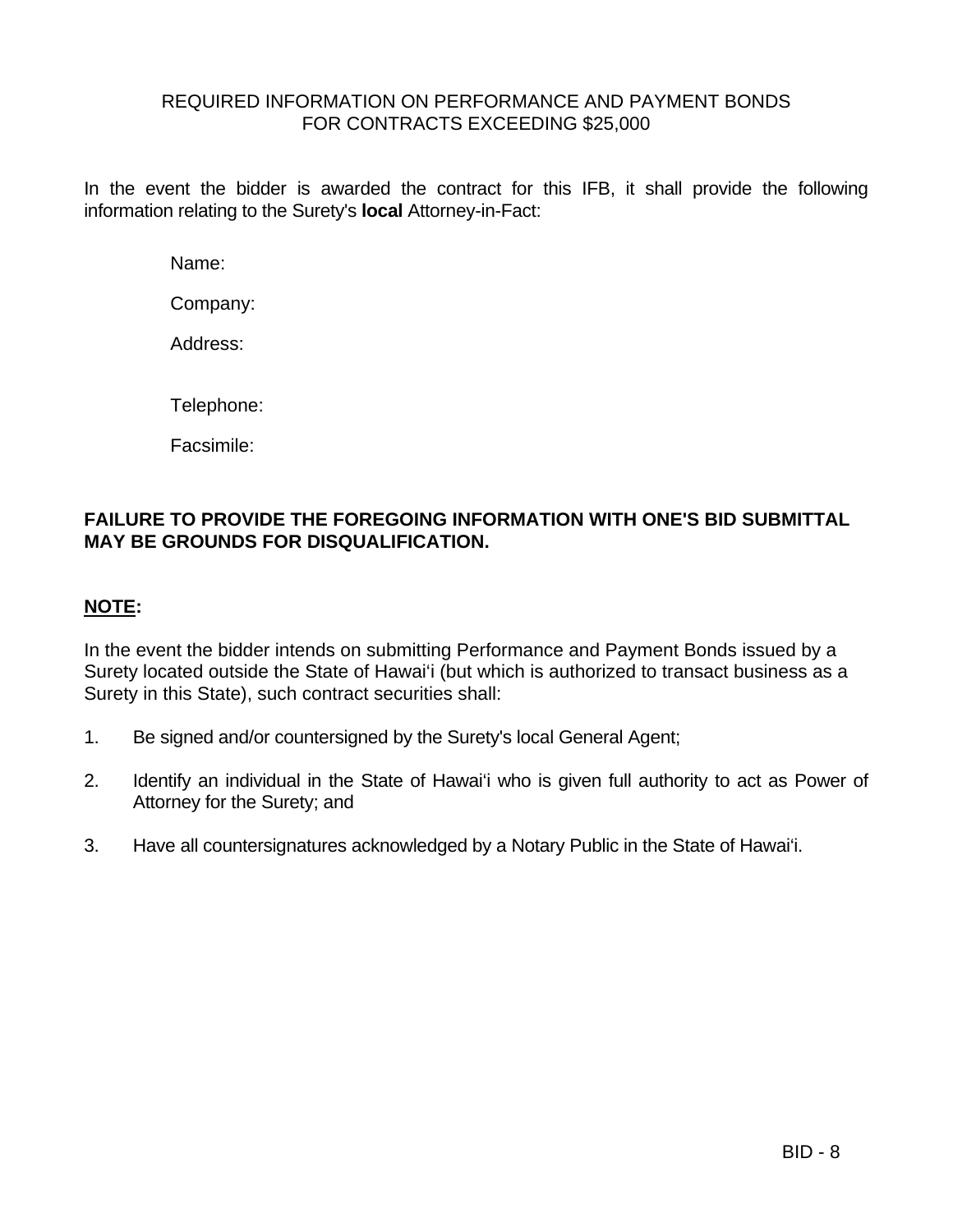**Bid Security made payable to the Research Corporation of the University of Hawai'i must accompany the bid, if the total amount of the item(s) bid is \$25,000 or more. (See GENERAL PROVISION 8, BID SECURITY, for acceptable forms of Bid Security.)**

| <b>IF BY INDIVIDUAL:</b>        |                          |
|---------------------------------|--------------------------|
| Signature:                      | <b>Print Name:</b>       |
| Social Security #:              | DBA:                     |
| Federal Taxpayer ID #:          | Address:                 |
| Telephone:                      | Fax Number:              |
| <b>IF BY PARTNERSHIP:</b>       |                          |
| Official/Legal Name of Firm:    | Federal Taxpayer ID #:   |
| Partner Signature:              | <b>Print Name:</b>       |
| Address:                        | Telephone:               |
|                                 | Facsimile:               |
| IF BY CORPORATION:              |                          |
| Official/Legal Name of Company: | Federal Taxpayer ID#:    |
| *Officer Signature:             | <b>Print Name/Title:</b> |
| Address:                        | Telephone:               |
|                                 | Facsimile:               |

Seal of Corporation

IF LICENSED OR INCORPORATED TO DO BUSINESS WITHIN THE STATE OF HAWAI'I AND SUBJECT TO THE PROVISIONS OF THE HAWAI'I GENERAL EXCISE TAX LAWS, INDICATE GENERAL EXCISE TAX LICENSE NUMBER

\*Please attach to this page evidence of the authority of this officer to submit a bid on behalf of the corporation, giving also, the names and addresses of the **other officers**.

*NOTE: FILL IN ALL BLANK SPACES WITH INFORMATION ASKED FOR OR BID MAY BE INVALIDATED.*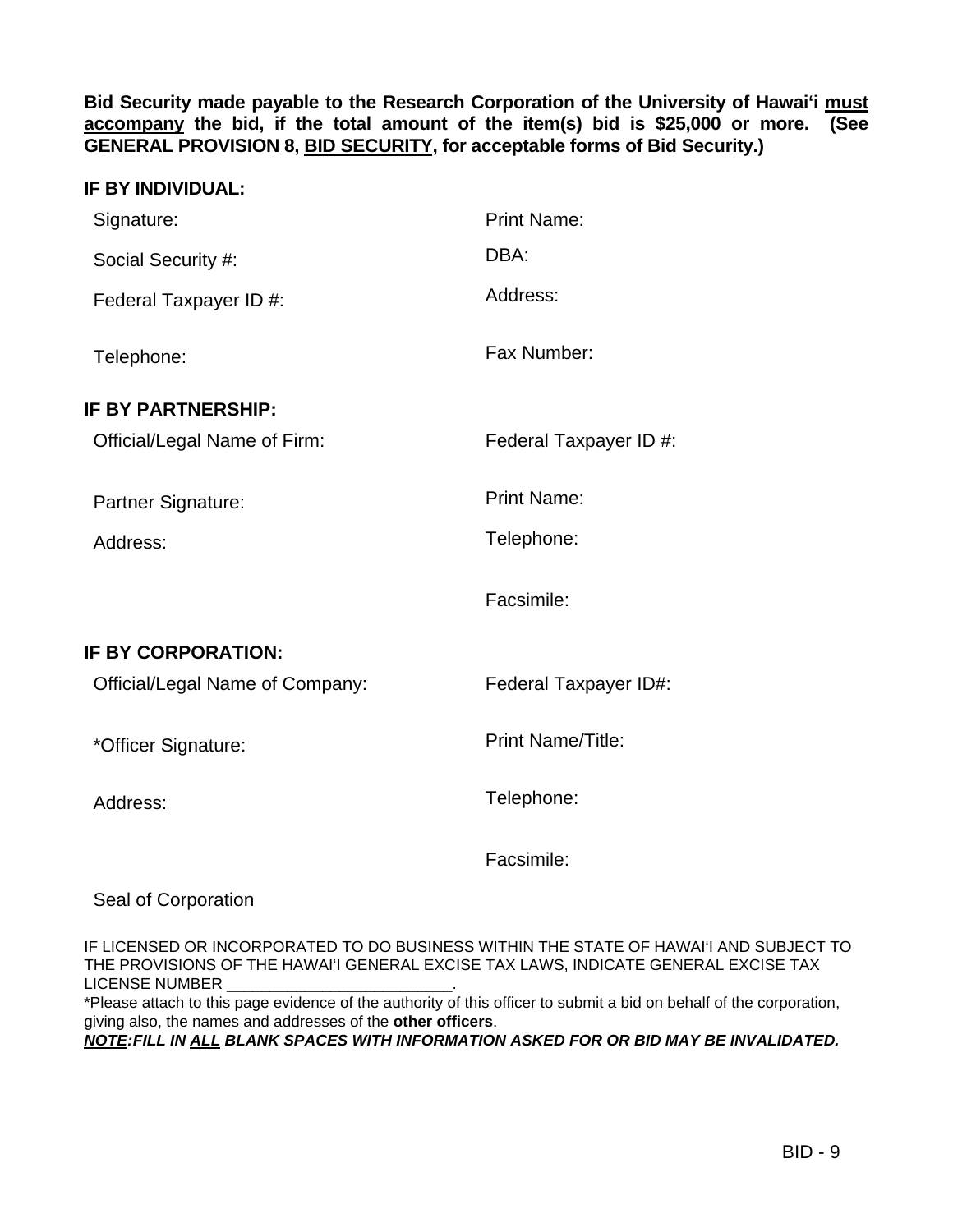### **SURETY BID BOND**

Bond No.

### **KNOW ALL MEN BY THESE PRESENTS:**

| That we,                                                                                               | , as Offeror, hereinafter called        |
|--------------------------------------------------------------------------------------------------------|-----------------------------------------|
| the Principal, and                                                                                     | , as Surety, hereinafter called Surety, |
| a corporation authorized to transact business as a Surety in the State of Hawai'i, are held and firmly |                                         |
| bound unto the Research Corporation of the University of Hawai'i, as Owner, in the penal sum of        |                                         |
|                                                                                                        |                                         |

 (\$ ) lawful money of the United States of America, for the payment of which sum well and truly to be made, the said Principal and the said Surety bind ourselves, our heirs, executors, administrators, successors and assigns, jointly and severally, firmly by these presents.

### **WHEREAS:**

The Principal has submitted an offer for

<u>. Andre Sterne and Sterne and Sterne and Sterne and Sterne and Sterne and Sterne and Sterne and Sterne and St</u>

### **NOW, THEREFORE:**

 The condition of this obligation is such that if the Research Corporation of the University of Hawai'i shall reject said offer, or in the alternate, accept the offer of the Principal and the Principal shall enter into a Contract with the Research Corporation of the University of Hawai'i in accordance with the terms of such offer, and give such bond or bonds as may be specified in the solicitation or Contract Documents with good and sufficient surety for the faithful performance of such Contract and for the prompt payment of labor and material furnished in the prosecution thereof as specified in the solicitation then this obligation shall be null and void, otherwise to remain in full force and effect.

 Signed this day of , . (Principal) By **Its Community Community**  (Surety) By Its Attorney-in-Fact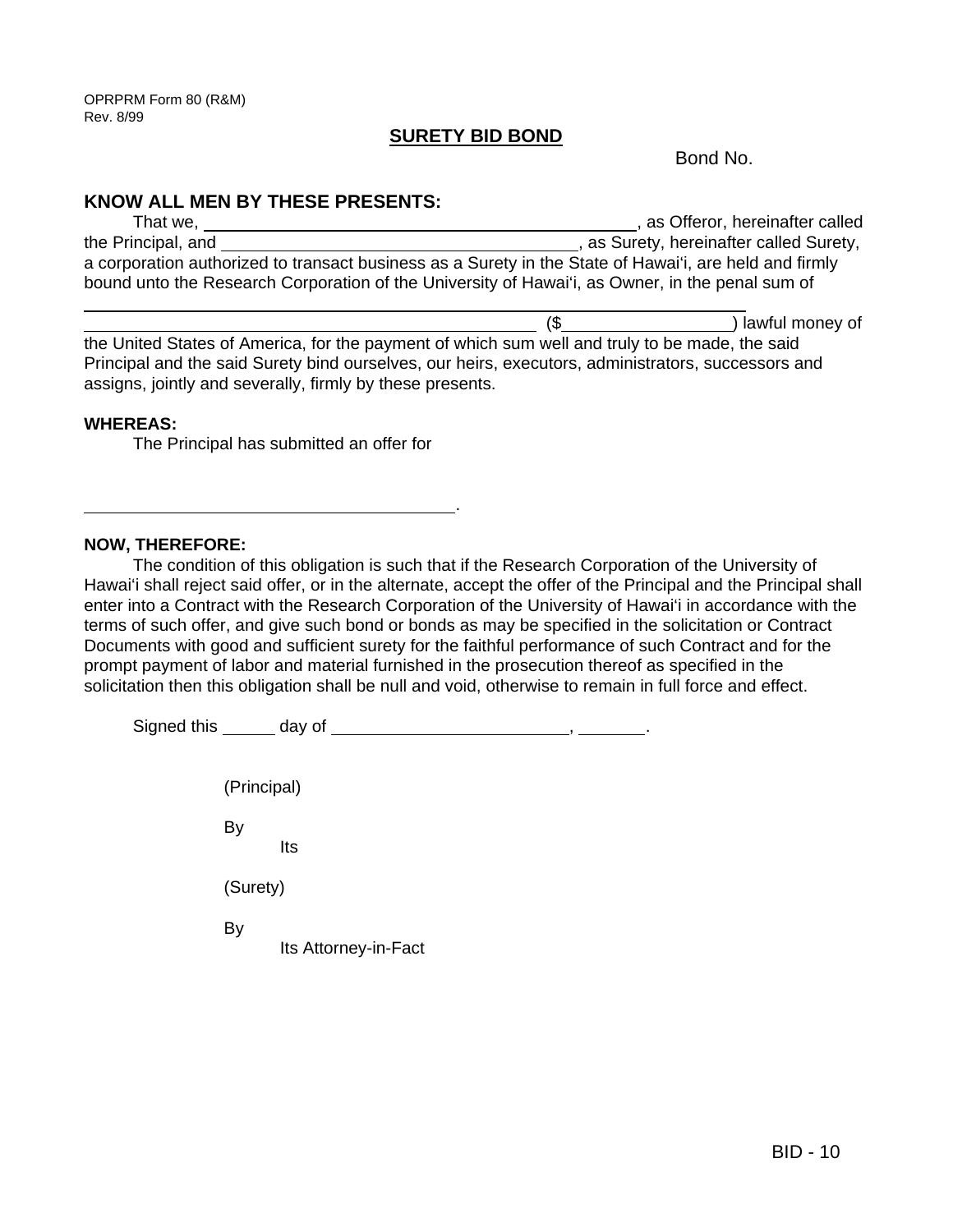## **CERTIFICATION FOR TAX CLEARANCE**

### RE: INVITATION FOR BID (IFB) No UHM-000-010-14: PS2 Dome Renovation: Phase 4

I certify that I have submitted a State and IRS tax clearance application (DOTAX Form A-6) by mail on \_\_\_\_\_\_\_\_\_\_\_\_\_\_\_\_\_\_\_\_\_\_\_, and have not received an original or certified copy at the time I submitted this offer.

Upon receipt of a tax clearance, I will immediately send an original or certified copy by mail to:

UHM-000-010-14 Facilities Management Office University of Hawaii at Manoa Portable Building, Room A5 2002 East-West Road Honolulu, HI 96822

 Signature (Original): Printed Name: Title: Company Name: Date: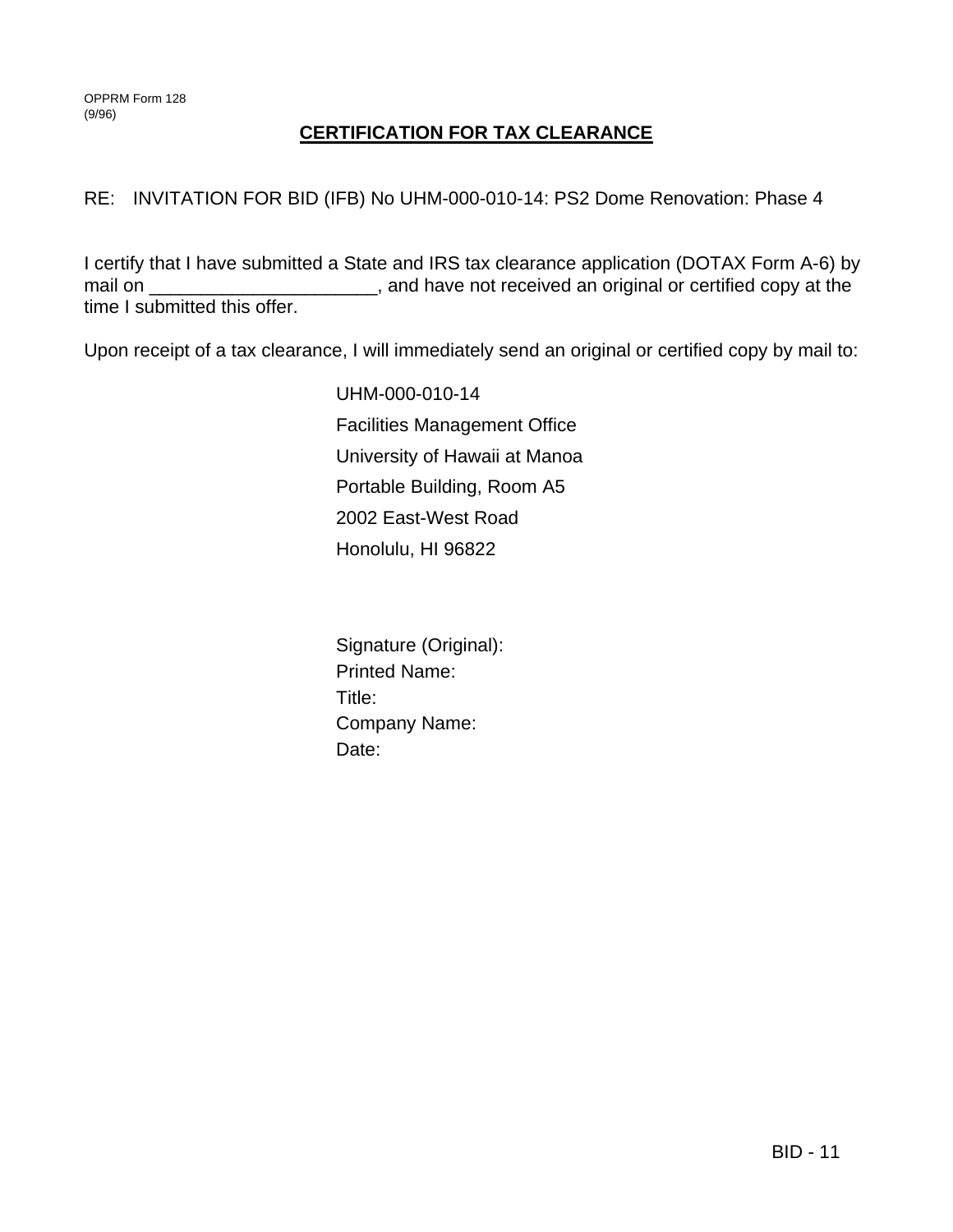## **PERFORMANCE BOND (SURETY)**

### **KNOW ALL MEN BY THESE PRESENTS:**

| as Principal, (hereinafter referred to as "Principal"), and                                                                                                                                                                    |
|--------------------------------------------------------------------------------------------------------------------------------------------------------------------------------------------------------------------------------|
| as Surety, (hereinafter referred to and the surface of the surface set of the surface set of the surface set of the surface set of the surface set of the surface set of the surface set of the surface set of the surface set |
| as "Surety"), a corporation(s) authorized to transact business as Surety in the State of Hawaii, are held                                                                                                                      |
| and firmly bound unto the Research Corporation of the University of Hawaii, its successors and assigns,                                                                                                                        |
| (hereinafter referred to as "Obligee"), in the amount of ________________________                                                                                                                                              |
|                                                                                                                                                                                                                                |
| Surety bind themselves, their heirs, executors, administrators, successors and assigns, jointly and                                                                                                                            |
| severally, firmly by these presents.                                                                                                                                                                                           |
| WHEREAS, the above-bound Principal has entered into a Contract with Obligee dated                                                                                                                                              |
| $\sim$ for Contract No. $\sim$                                                                                                                                                                                                 |
| ,我们也不能在这里,我们也不能在这里,我们也不能不能不能不能不能不能不能不能不能不能不能不能。""我们,我们也不能不能不能不能不能不能不能不能不能不能不能不能不                                                                                                                                               |
|                                                                                                                                                                                                                                |
| hereinafter referred to as the                                                                                                                                                                                                 |
| "Contract"), which Contract is incorporated began by reference and made a part begat                                                                                                                                           |

"Contract"), which Contract is incorporated herein by reference and made a part hereof.

**NOWTHEREFORE,** the condition of this obligation is such that:

 If the Principal shall promptly and faithfully perform, and fully complete the Contact in strict accordance with the terms of the Contract as said Contract may be modified or amended from time to time; then this obligation shall be void; otherwise to remain in full force and effect.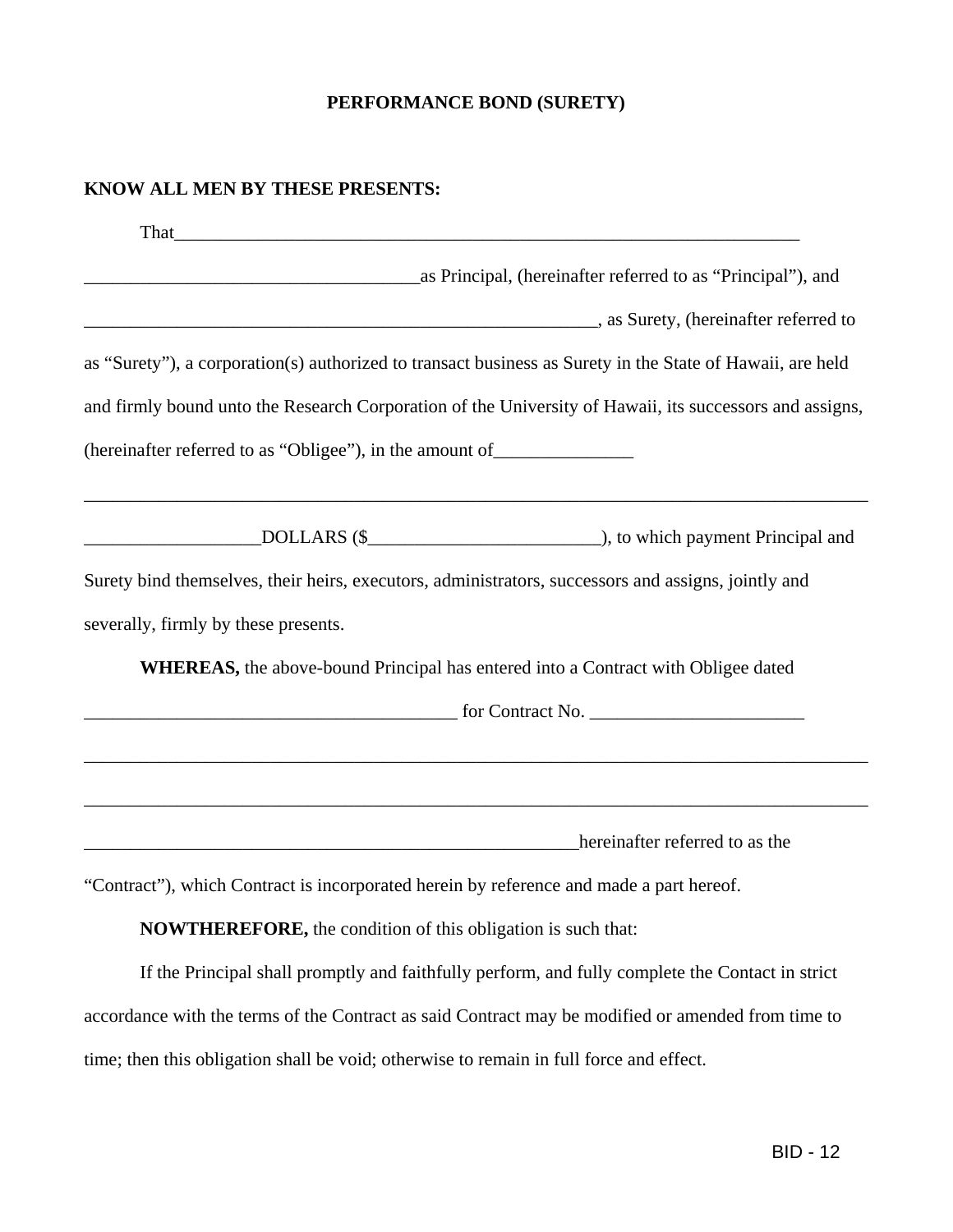Surety to this Bond hereby stipulates and agrees that no changes, extensions of time, alterations, or additional to the terms of the Contact, including the work to be performed thereunder, and the specifications or drawings accompanying same, shall in any way affect its obligation on this bond, and it does hereby waive notice of any such changes, extensions of time, alterations, or additions, and agrees that they shall become part of the Contract.

 In the event of Default by the Principal, of the obligations under the Contract, then after written Notice of Default from the Obligee to the Surety and the Principal, surety shall either remedy the Default or take over the work to be performed under the Contract and complete such work, subject, however, to the limitation of the penal sum of this bond.

| Signed and sealed this ________ day of ____________, 20_____. |        |
|---------------------------------------------------------------|--------|
| Principal                                                     |        |
|                                                               | (Seal) |
|                                                               |        |
|                                                               |        |
|                                                               |        |
|                                                               |        |
| Surety                                                        |        |
|                                                               | (Seal) |
|                                                               |        |
|                                                               |        |
|                                                               |        |

ALL SIGNATURES MUST BY ACKNOWLEDGED BY A NOTARY PUBLIC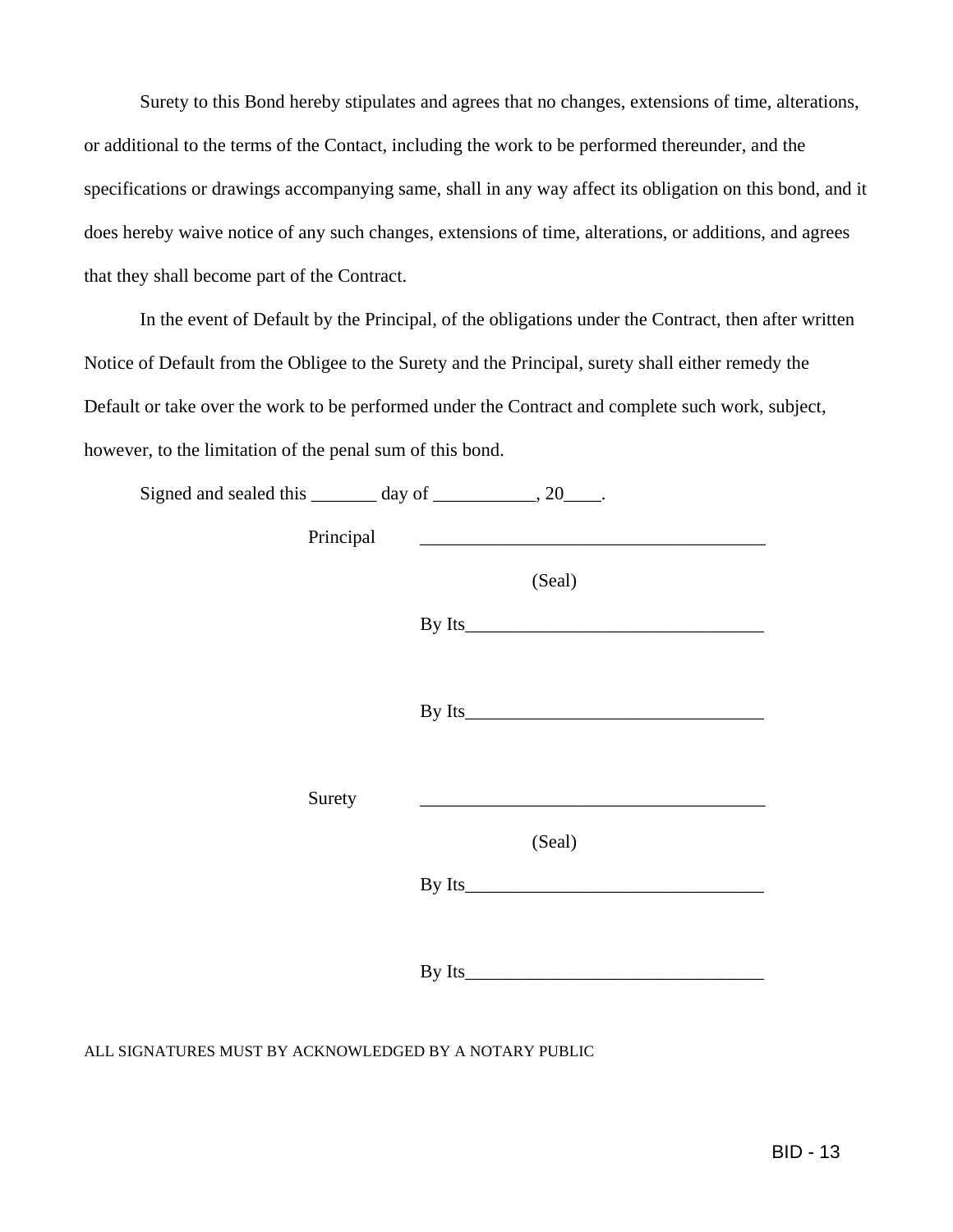## SURETY ACKNOWLEDGEMENT:

|               | :SS                                                                          |                                                                                                                   |  |
|---------------|------------------------------------------------------------------------------|-------------------------------------------------------------------------------------------------------------------|--|
|               | COUNTY OF THE COUNTY OF                                                      |                                                                                                                   |  |
|               |                                                                              |                                                                                                                   |  |
|               |                                                                              |                                                                                                                   |  |
|               |                                                                              | known, who, being by me duly sworn, did depose and say that _____________________                                 |  |
|               |                                                                              |                                                                                                                   |  |
|               |                                                                              | $\frac{1}{2}$ is the Attorney-in Fact of $\frac{1}{2}$ and $\frac{1}{2}$ is the Attorney-in Fact of $\frac{1}{2}$ |  |
|               |                                                                              | the corporation described in and which executed the attached instrument; that                                     |  |
|               |                                                                              | the said corporation; that the seal affixed to the said instrument is such corporate seal; and that it was so     |  |
|               | affixed by order of the Board of Directors of the said corporation; and that |                                                                                                                   |  |
|               |                                                                              |                                                                                                                   |  |
|               | name thereto by like order.                                                  |                                                                                                                   |  |
|               |                                                                              |                                                                                                                   |  |
| (Notary Seal) |                                                                              | <b>Notary Public</b>                                                                                              |  |
|               |                                                                              |                                                                                                                   |  |
|               |                                                                              | My commission expires:                                                                                            |  |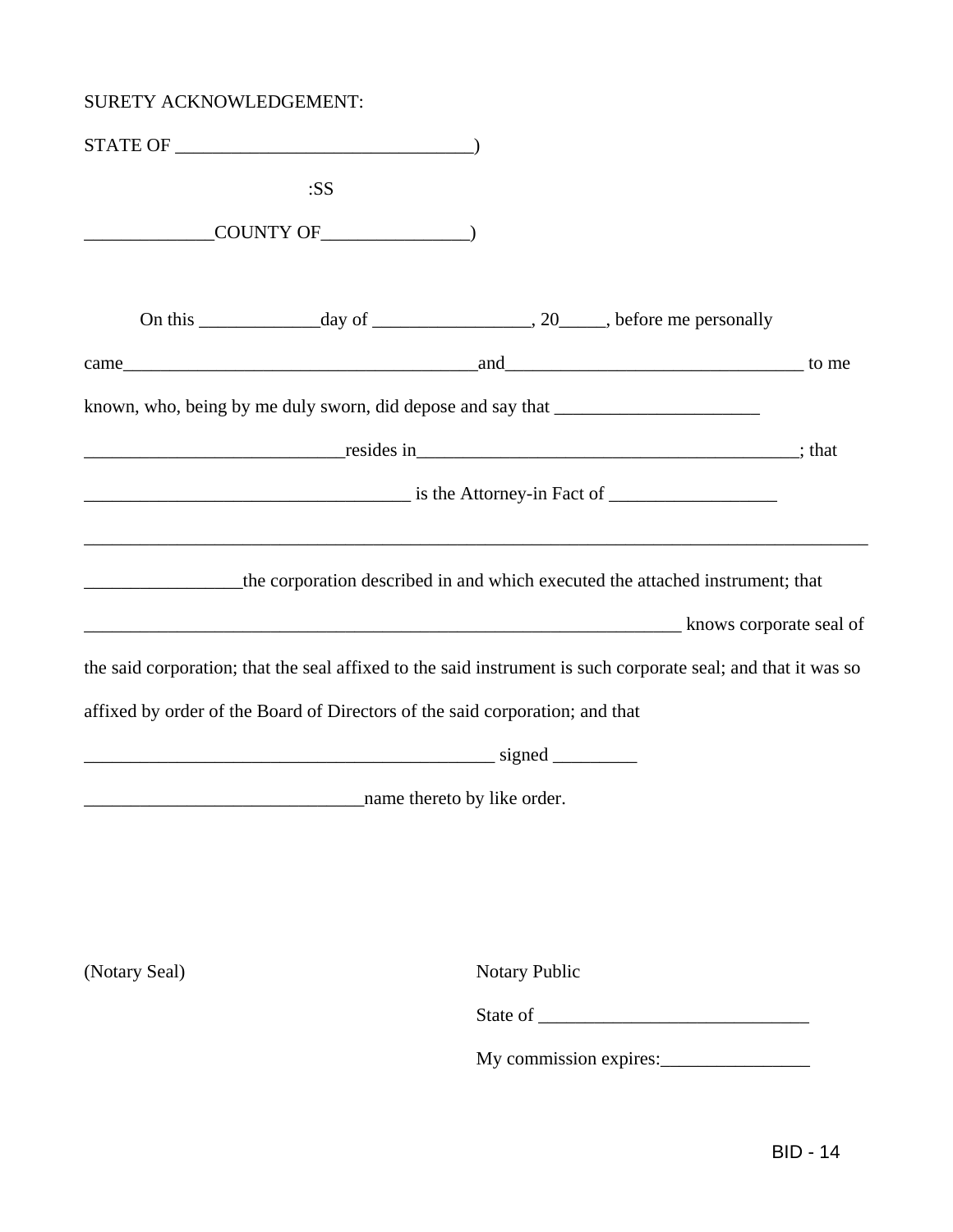### **LABOR AND MATERIAL PAYMENT BOND (SURETY)**

### **KNOW ALL MEN BY THESE PRESENTS:**

| as Principal, (hereinafter referred to as "Principal"), and                                                                                                                                                                    |
|--------------------------------------------------------------------------------------------------------------------------------------------------------------------------------------------------------------------------------|
| as Surety, (hereinafter referred to and the surety of the same set of the same set of the same set of the same set of the same set of the same set of the same set of the same set of the same set of the same set of the same |
| as "Surety"), a corporation(s) authorized to transact business as a Surety in the State of Hawaii, are held                                                                                                                    |
| and firmly bound unto the Research Corporation of the University of Hawaii, its successors and assigns,                                                                                                                        |
| (hereinafter referred to as "Obligee"), in the amount of ________________________                                                                                                                                              |
| ,我们也不能在这里的时候,我们也不能在这里的时候,我们也不能会在这里的时候,我们也不能会在这里的时候,我们也不能会在这里的时候,我们也不能会在这里的时候,我们也不                                                                                                                                              |
| and Surety bind themselves, their heirs, executors, administrators, successors and assigns, jointly and                                                                                                                        |
| severally, firmly by these presents.                                                                                                                                                                                           |
| <b>WHEREAS</b> , the above-bound Principal has entered into a Contract with Obligee dated                                                                                                                                      |
|                                                                                                                                                                                                                                |
|                                                                                                                                                                                                                                |
|                                                                                                                                                                                                                                |
| herein-after referred to as                                                                                                                                                                                                    |

"Contract", which Contract is incorporated herein by reference and made a part hereof.

**NOW THEREFORE**, the condition of this obligation is such that if the Principal shall promptly make payment to any Claimant, as hereinafter defined, for all labor and materials supplied to the Principal for use in the performance of this Contact, then this obligation shall be void; otherwise to remain in full force and effect.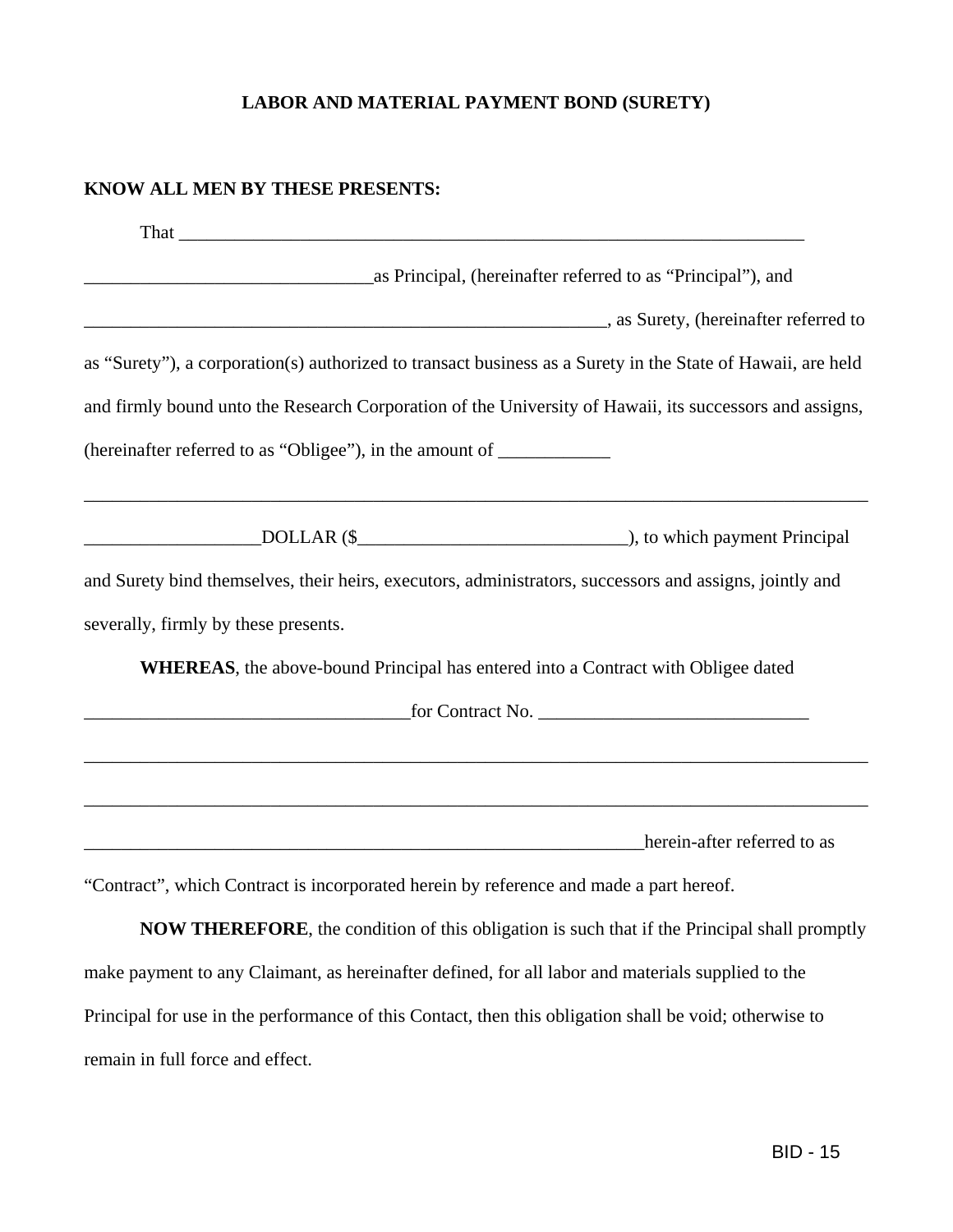1. Surety to this Bond hereby stipulates and agrees that no changes, extensions of time, alterations, or additional to the terms of the Contract, including the work to be performed thereunder, and the specifications or drawings accompanying same, shall in any way affect its obligation on this bond, and it doest hereby waive notice of any such changes, extensions of time, alterations, or additions, and agrees that they shall become part of the Contract.

 2. A "Claimant" shall be defined herein as any person who has furnished labor or materials to the Principal for the work provided in the Contract.

 As provided in Section 103D-324 Hawaii Revised Statutes, every Claimant who has not been paid in full before the expiration of a period of ninety days after the day on which the last of the labor was done or performed or material was furnished or supplied, for which such a claim is made, may institute any action against the Principal or the Principal and its Surety, on this bond and have their rights and claims adjudicated in the action, and judgment rendered thereon; subject to the Obligee's priority on the bond. If the full amount of the liability of the Surety on the bond is insufficient to pay the full amount of the claims, then after paying the full amount due to the Obligee, the remainder shall be distributed pro rata among the claimants.

Signed and sealed this \_\_\_\_\_\_\_\_day of \_\_\_\_\_\_\_\_\_\_\_\_\_, 20\_\_\_\_\_\_\_\_.

| Principal |                   |
|-----------|-------------------|
|           | (Seal)<br>By its_ |
|           |                   |
| Surety    |                   |
|           | (Seal)            |
|           |                   |
|           | By its_           |

ALL SIGNATURES MUST BE ACKNOWLEDGED BY A NOTARY PUBLIC